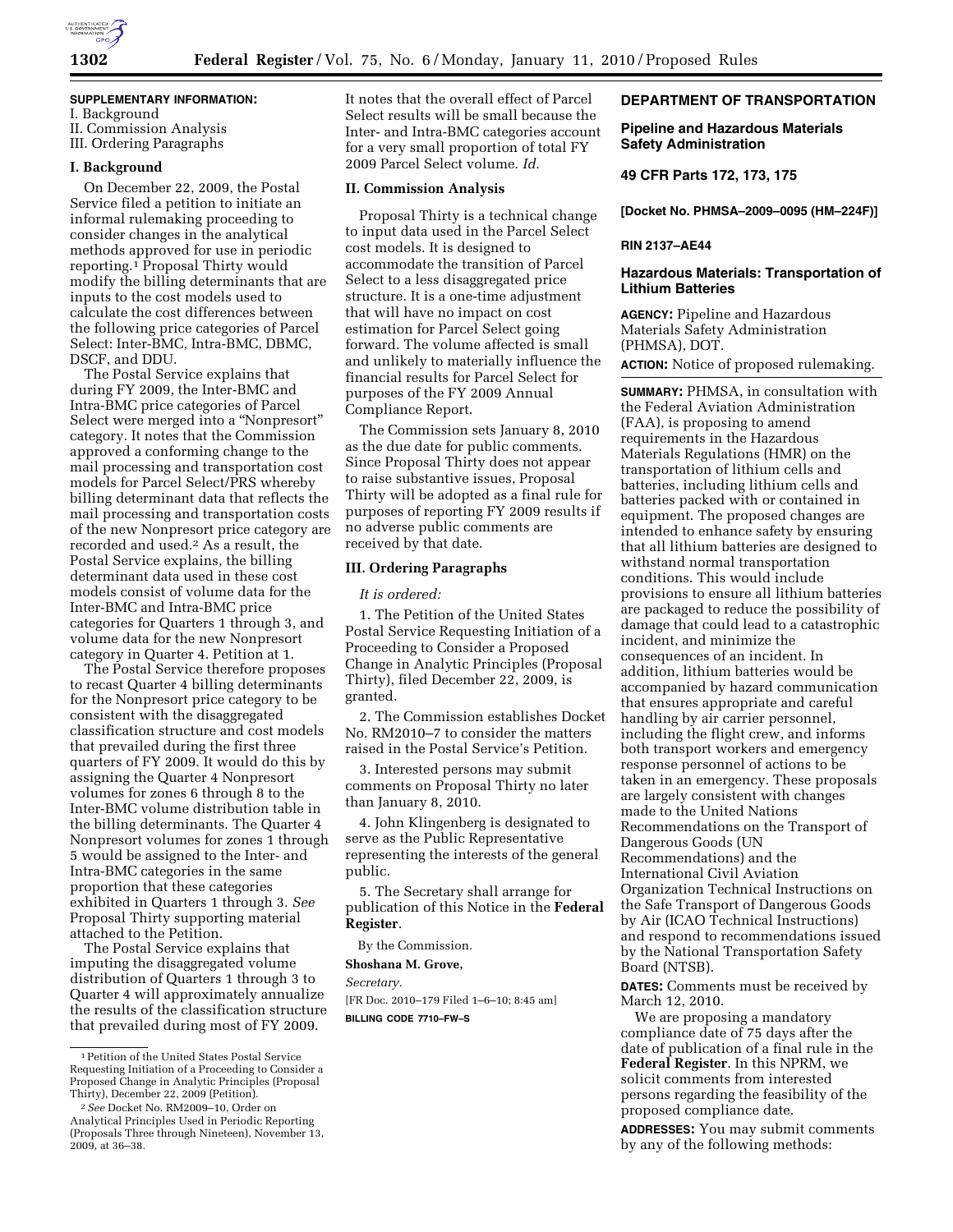• *Federal Rulemaking Portal: http:// www.regulations.gov.* Follow the on-line instructions for submitting comments.

• *Fax:* 1–202–493–2251.

• *Mail:* Docket Management System; U.S. Department of Transportation, Dockets Operations, M–30, Ground Floor, Room W12–140, 1200 New Jersey Avenue, SE., Washington, DC 20590– 0001.

• *Hand Delivery:* To U.S. Department of Transportation, Dockets Operations, M–30, Ground Floor, Room W12–140, 1200 New Jersey Avenue, SE., Washington, DC 20590–0001 between 9 a.m. and 5 p.m. Monday through Friday, except Federal holidays.

*Instructions:* Include the agency name and docket number PHMSA–2009–0095 (HM–224F) or RIN 2137–AE44 for this rulemaking at the beginning of your comment. Note that all comments received will be posted without change to *http://www.regulations.gov* including any personal information provided. If sent by mail, comments must be submitted in duplicate. Persons wishing to receive confirmation of receipt of their comments must include a selfaddressed stamped postcard.

*Privacy Act:* Anyone is able to search the electronic form of any written communications and comments received into any of our dockets by the name of the individual submitting the document (or signing the document, if submitted on behalf of an association, business, labor union, etc.). You may review DOT's complete Privacy Act Statement in the **Federal Register**  published on April 11, 2000 (65 FR 19477), or you may visit *http:// www.regulations.gov.* 

*Docket:* You may view the public docket through the Internet at *http:// www.regulations.gov* or in person at the Docket Operations office at the above address (See **ADDRESSES**).

#### **FOR FURTHER INFORMATION CONTACT:**

Charles E. Betts or Kevin A. Leary, Office of Hazardous Materials Standards, Pipeline and Hazardous Materials Safety Administration, telephone (202) 366–8553, or Janet McLaughlin, International & Outreach Division, Federal Aviation Administration, telephone 202–385– 4897.

#### **SUPPLEMENTARY INFORMATION:**

#### **Contents**

- I. Background
- A. The Safety Problem
- B. Overview of Current Regulations
- C. Ongoing Efforts To Evaluate Lithium Battery Risk
- II. Discussion of Proposed Regulatory Changes
	- A. Summary of Proposals in This NPRM
- B. Evidence Preservation
- C. New Shipping Names
- D. Watt Hours Versus Equivalent Lithium Content
- E. Design Type Testing
- F. Elimination of Exceptions for Small Lithium Batteries
- G. Packaging and Stowage
- H. Consolidation of Lithium Battery Regulations
- I. Ongoing Safety Initiatives
- J. Compliance Date
- III. Regulatory Analyses and Notices A. Statutory/Legal Authority for This Rulemaking
	- B. Executive Order 12866 and DOT Regulatory Policies and Procedures
	- C. Executive Order 13132
- D. Executive Order 13175
- E. Regulatory Flexibility Act, Executive Order 13272, and DOT Procedures and Policies
- F. Paperwork Reduction Act
- G. Regulation Identifier Number (RIN)
- H. Unfunded Mandates Reform Act
- I. Environmental Assessment
- J. Privacy Act
- K. International Trade Analysis

# **I. Background**

### *A. The Safety Problem*

Lithium batteries are hazardous in transportation because they present both chemical (*e.g.,* flammable electrolytes) and electrical hazards. If not safely packaged and handled, lithium batteries can present a significant risk in transportation. Batteries which are misused, mishandled, improperly packaged, improperly stored, overcharged, or defective can overheat and ignite and, once ignited, fires can be especially difficult to extinguish. Overheating has the potential to create a thermal runaway, a chain reaction leading to self-heating and release of the battery's stored energy. In general, the risks posed by all batteries are a function of battery size and chemistry. The high energy density (*i.e.*, high energy to weight ratio) of lithium batteries increases the consequences of a short circuit or fire posing a greater risk in transportation.

Lithium batteries fall into one of two basic categories, lithium metal, including lithium alloy (also known as primary lithium batteries), and lithium ion, including lithium ion polymer (also known as secondary lithium batteries). As the name indicates, lithium metal batteries contain a small amount of metallic lithium or a lithium alloy. Batteries of this type are mostly nonrechargeable and these cells and batteries are often used in medical devices, computer memory and as replaceable batteries (AA and AAA size) suitable for electronic devices. The lithium content in these cells and batteries ranges from a fraction of a gram

to a few grams and typical geometries include coin cells, cylindrical, and rectangular. Conversely, lithium ion cells and batteries contain a lithium compound (*e.g.,* lithium cobalt dioxide, lithium iron phosphate) and they are generally rechargeable. Lithium ion batteries are mostly found in portable computers, mobile phones and power tools. Common configurations are cylindrical and rectangular. The size of a lithium ion battery is currently measured by equivalent lithium content. Equivalent lithium content is described in greater detail in Part II, Section C ''Watt Hours versus Equivalent Lithium Content.''

Once used primarily in industrial and military applications, lithium batteries have become commonplace in consumer electronic devices because they have a much higher energy density compared to their predecessors (*e.g.,* alkaline, nickel cadmium, and nickel metal hydride batteries). They are now found in a variety of popular consumer items, including cameras, notebook computers, and mobile telephones. The numbers, types, and sizes of lithium batteries moving in transportation have grown steadily in recent years with the increasing popularity of these and other portable devices and a corresponding proliferation of battery designs, manufacturers, and applications. An estimated 3.3 billion lithium cells and batteries were transported worldwide in 2008 by all modes of transportation. On aircraft, lithium batteries are transported in shipments of batteries by themselves and they are also packed with or contained in battery powered equipment. Lithium batteries are also carried on board aircraft by passengers in portable electronic equipment and as spares; however these are not addressed in this rulemaking.

As the demand for lithium batteries increases, so do the risks associated with their transportation, especially on board aircraft. The risk of transporting lithium batteries on-board aircraft increases with the increase in the number of batteries transported by air, given the assumption that the proportion of the number of correctly packaged shipments to the total number of shipments remains constant. In other words, an increase in the number of shipments will result in an increase in the number of incidents even if the incident rate remains the same since the number of incidents is a product of the incident rate and the total number of batteries transported. Moreover, increasing the proportion of flights that transport only one lithium battery shipment introduces a risk where previously there was none. The risk of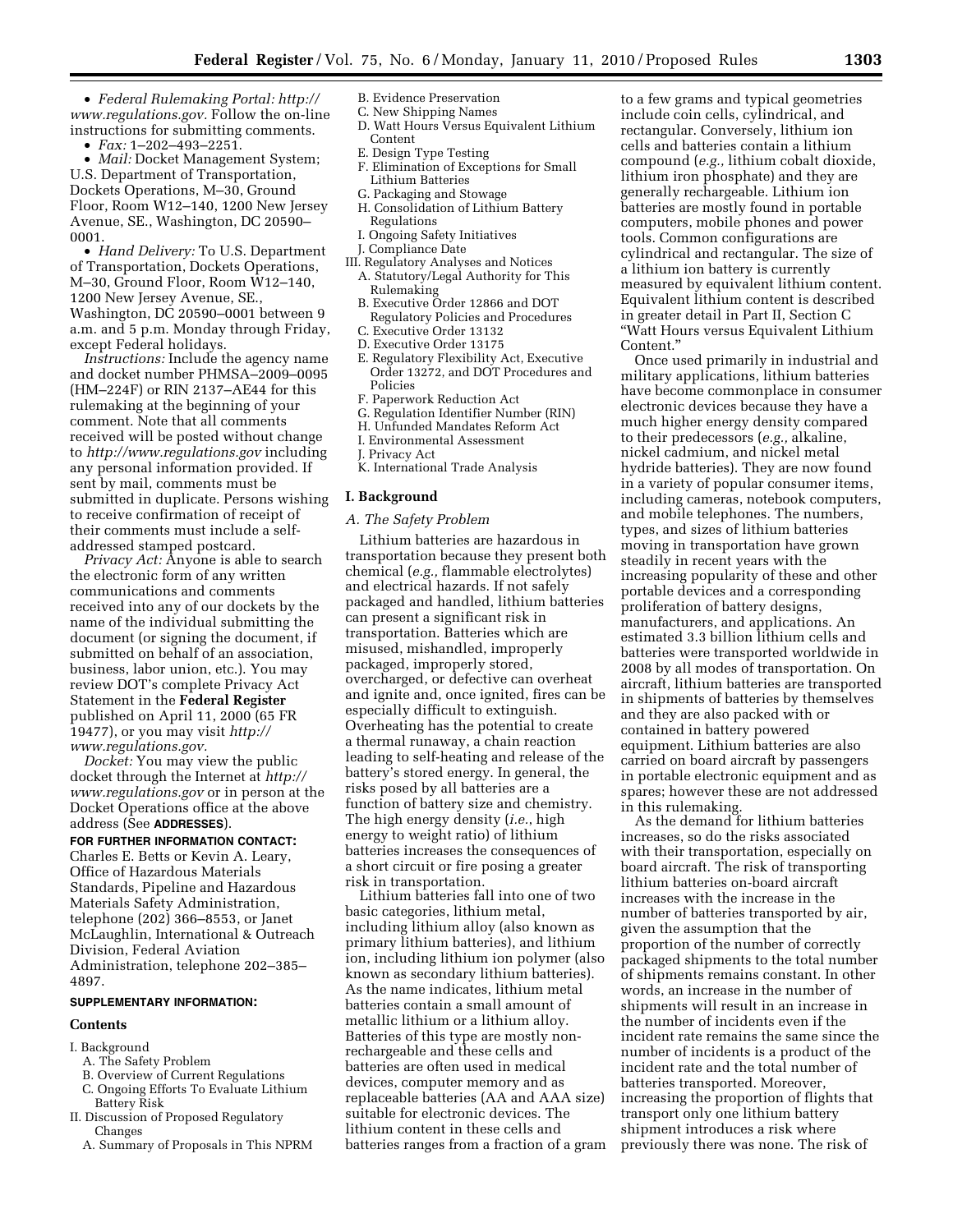multiple shipments on one aircraft increases the probability of an event within individual shipments, and also introduces the possibility of one defective shipment influencing other, properly packaged shipments on the same aircraft.

The increasing manifestation of these risks, inside and outside of transportation, drives the need for stricter safety standards. Since 1991, PHMSA and the FAA have identified over 40 air transport-related incidents and numerous additional non-transport incidents involving lithium batteries and devices powered by lithium batteries. These incidents occurred,

variously, aboard passenger aircraft and cargo aircraft, prior to loading batteries aboard an aircraft, and after batteries were transported by air. Twenty-one of these 44 incidents involved a passenger aircraft. These incidents occurred in the cabin of the airplane, in a passenger's checked baggage, in the cargo area of the airplane or in the airport prior to boarding an aircraft. The incident data suggest overheating or damage to the device occurred immediately prior to the first indications of an incident. The remaining incidents involved lithium batteries transported aboard cargo aircraft. Many of these incidents were attributed to external short circuiting

and several packages involved in the incidents were not subject to regulatory requirements for display of hazard communication markings or labels. It is important to note that while each single incident may appear relatively benign and while the overall incident numbers may appear small when compared to the total number of lithium batteries transported by aircraft each year, the incidents illustrate the short circuit and fire risks posed by lithium batteries and the potential for a serious incident that could result if the risks as not addressed through transportation safety controls. The following table shows a breakdown of these incidents:

|                          |          | Passenger aircraft | Cargo on              |                   |             |
|--------------------------|----------|--------------------|-----------------------|-------------------|-------------|
|                          | Carry-on | Checked<br>baggage | passenger<br>aircraft | Cargo<br>aircraft | Grand total |
| <b>Lithium Batteries</b> | 16       |                    |                       | 23                | 44          |

A list of aviation incidents involving batteries reported to the FAA since 1991 is available through the following URL: *http://www.faa.gov/about/office*\_*org/ headquarters*\_*offices/ash/ ash*\_*programs/hazmat/aircarrier*\_*info/.* 

Besides these incidents involving air transportation of lithium batteries, there have been several recalls of lithium batteries used in notebook computers and other consumer commodities. The Consumer Product Safety Commission (CPSC) found that these batteries could spontaneously overheat and cause a fire, because of a manufacturing defect or when the battery is struck forcefully on the corner (*e.g.,* a direct fall to the ground).

In addition to incidents definitely attributed to lithium batteries, the NTSB investigated a February 7, 2006 incident at the Philadelphia International Airport in which a fire—suspected to have been caused by lithium batteries—destroyed a United Parcel Service cargo aircraft and most of its cargo. While the captain, first officer, and a flight engineer evacuated the airplane after landing, sustaining only minor injuries, the NTSB concluded that flight crews on cargo-only aircraft remain at risk from in-flight fires involving both primary (non-rechargeable) and secondary (rechargeable) lithium batteries. Following the incident investigation, NTSB issued the following recommendations to PHMSA:

*Safety Recommendation A–07–104:*  Require aircraft operators to implement measures to reduce the risk of primary lithium batteries becoming involved in fires on cargo-only aircraft, such as transporting such batteries in fire resistant containers and/

or in restricted quantities at any single location on the aircraft.

*Safety Recommendation A–07–105:* Until fire suppression systems are required on cargo-only aircraft, as asked for in Safety Recommendation A–07–99, require that cargo shipments of secondary lithium batteries, including those contained in or packed with equipment, be transported in crew-accessible locations where portable fire suppression systems can be used.

*Safety Recommendation A–07–106:*  Require aircraft operators that transport hazardous materials to immediately provide consolidated and specific information about hazardous materials on board an aircraft, including proper shipping name, hazard class, quantity, number of packages, and location, to on-scene emergency responders upon notification of an accident or incident.

*Safety Recommendation A–07–107:*  Require commercial cargo and passenger operators to report to the Pipeline and Hazardous Materials Safety Administration all incidents involving primary and secondary lithium batteries, including those contained in or packed with equipment, that occur either on board or during loading or unloading operations and retain the failed items for evaluation purposes.

*Safety Recommendation A–07–108:*  Analyze the causes of all thermal failures and fires involving secondary and primary lithium batteries and, based on this analysis, take appropriate action to mitigate any risks determined to be posed by transporting secondary and primary lithium batteries, including those contained in or packed with equipment, on board cargo and passenger aircraft as cargo; checked baggage; or carryon items.

*Safety Recommendation A–07–109:*  Eliminate regulatory exemptions for the packaging, marking, and labeling of cargo shipments of small secondary lithium batteries (no more than 8 grams equivalent lithium content) until the analysis of the failures and the implementation of risk-based requirements asked for in Safety Recommendation A–07–108 are completed.

*Safety Recommendation A–08–01:* In collaboration with air carriers, manufacturers of lithium batteries and electronic devices, air travel associations, and other appropriate government and private organizations, establish a process to ensure wider, highly visible, and continuous dissemination of guidance and information to the air-traveling public, including flight crews, about the safe carriage of secondary (rechargeable) lithium batteries or electronic devices containing these batteries on board passenger aircraft.

*Safety Recommendation A–08–02:* In collaboration with air carriers, manufacturers of lithium batteries and electronic devices, air travel associations, and other appropriate government and private organizations, establish a process to periodically measure the effectiveness of your efforts to educate the air-traveling public, including flight crews, about the safe carriage of secondary (rechargeable) lithium batteries or electronic devices containing these batteries on board passenger aircraft.

Most of the recent lithium battery incidents have been determined to originate from packages in noncompliant shipments of lithium batteries. As a result, many feel that additional regulations will not help lower the number of incidents. PHMSA and FAA believe non-compliance most often arises from confusion concerning the regulatory requirements. This confusion typically results from a lack of proper training. Currently, shippers of small-size lithium batteries are excepted from the training requirements in Subpart H of Part 172 of the HMR. The proposals in this NPRM would require these shippers to train employees who prepare lithium battery shipments for transportation to ensure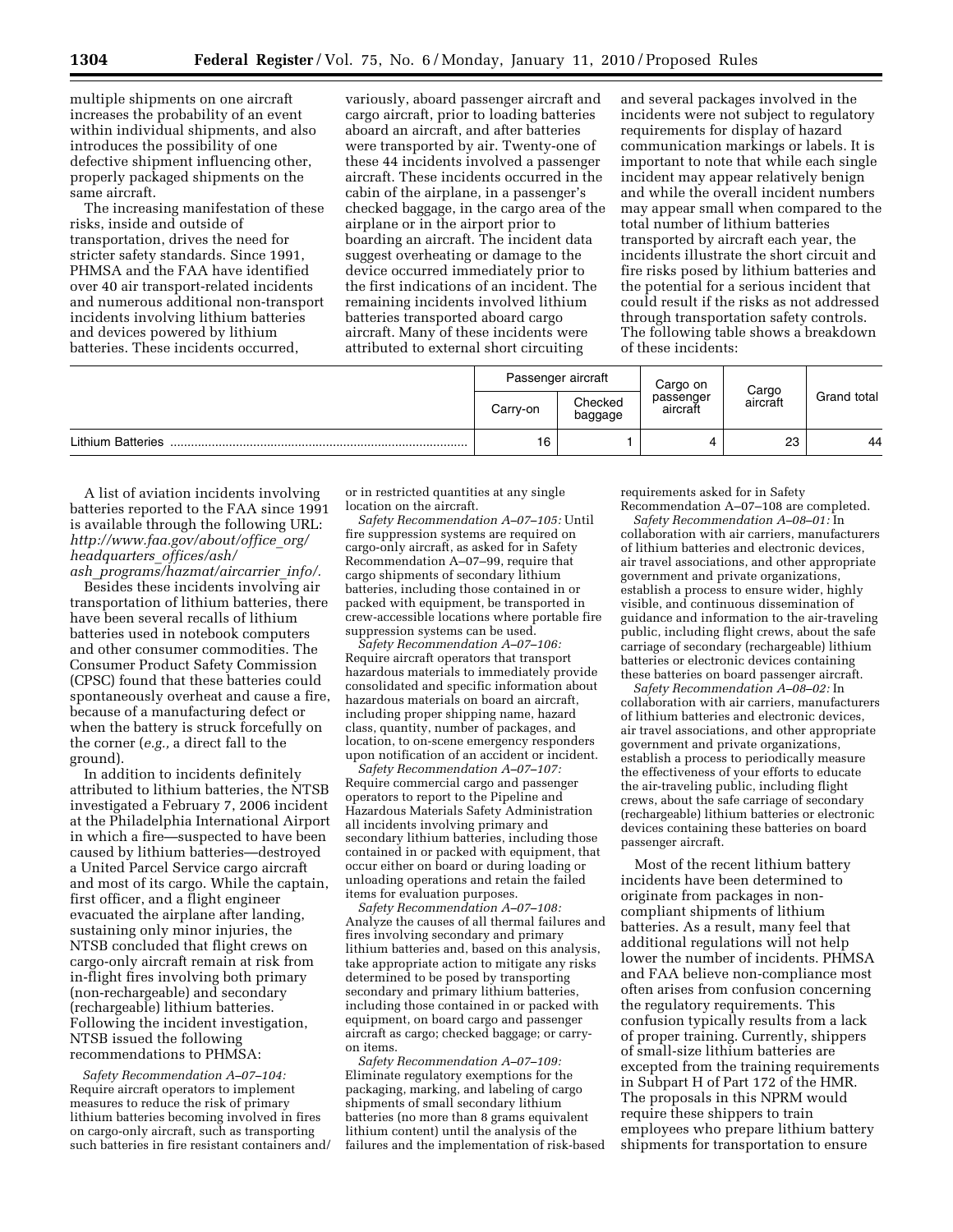the employees are knowledgeable about all the applicable regulatory requirements and that shipments conform to those requirements. The training requirements would also apply to air carrier employees; thus, training in the requirements applicable to the transportation of small lithium batteries would be included in the currently required air carrier training for acceptance, handling, and loading and unloading lithium battery packages.

The proposals in this NPRM would also subject packages of small-size lithium batteries to well-recognized hazardous materials marking and labeling requirements. These hazard communication provisions will ensure that packages of lithium batteries are placed into a well-established and highfunctioning cargo transportation system that provides for more careful handling, more precise record keeping, and more detailed tracking and reporting than is typically provided for non-hazardous cargo.

In addition to markings and labels, the proposals in this NPRM would also require transport documentation to accompany a shipment of small-size lithium batteries. This includes notation of the presence and location of lithium batteries aboard the aircraft on the notice to the pilot in command (NOPIC). This will allow pilots and crew to make appropriate decisions in the event of an emergency. For example, if the flight crew identifies fire or smoke in a location where a lithium battery shipment is stowed, the crew can make an informed decision about the possible severity of the fire, whether the presence of lithium batteries could worsen the fire, and the time available to land the aircraft or take other emergency actions. The NOPIC also allows ground crew, firefighters and first responders to know how they should respond in case of an emergency because they will know not only that there are packages of lithium batteries aboard the aircraft, but also where on the aircraft these packages are located.

The hazardous materials regulatory system has for decades proven its effectiveness in mitigating hazardous materials transportation risk. Shippers and operators understand this system and have included steps in their processes to ensure compliance. However, lithium batteries have largely operated outside of this structure through the use of exceptions. This current exception-based system has created a set of regulations that is not easily understood or enforced. This, coupled with the lack of required training, adds to the difficulty of ensuring compliance. PHMSA and FAA believe the system created specifically for the transportation of hazardous materials is sound and can be used to effectively mitigate the risk posed by lithium batteries in air transportation.

### *B. Overview of Current Regulations*

Currently, the HMR address lithium battery transportation safety through design type testing, short circuit protection, limits on battery size, and limits on net and gross weight. The HMR provide exceptions for small cells and batteries often found in consumer electronic devices.

Lithium batteries are regulated as a Class 9 material. Class 9 materials present a hazard during transportation but do not meet the definition of any other hazard class. The HMR prohibit the transport of primary lithium batteries as cargo on passenger aircraft unless packed with or contained in equipment. Packaging and design type testing requirements and exceptions for lithium batteries are found in § 173.185. For transportation by all modes, lithium batteries of all types and sizes must pass applicable tests in the UN Manual of Tests and Criteria. These tests are designed to ensure that the battery can withstand conditions normally encountered in transportation. In addition, the battery must be designed in a manner that precludes a violent rupture and must be equipped with an effective means of preventing external short circuits and a means to prevent reverse current flow if it contains cells that are connected in parallel.

Batteries transported as a Class 9 material must be packaged in combination packagings that conform to the performance standards specified in Part 178 of the HMR at the Packing Group II performance level. In addition, the batteries must be packaged so as to prevent short circuits, including movement that could lead to short circuits. A package containing lithium batteries must be labeled with a Class 9 label and must be accompanied by a shipping paper that describes the lithium batteries being transported and emergency response information. The location and quantity of shipments must also be provided to the pilot in command.

The HMR provide exceptions for lithium batteries based on the battery size and packing method. Generally, shipments of small lithium batteries are excepted from the specification packaging and hazard communication requirements outlined above provided each package containing more than 24 lithium cells or 12 lithium batteries is: (1) Marked to indicate that it contains lithium batteries and that special

procedures must be followed if the package is known to be damaged; (2) accompanied by a document indicating that the package contains lithium batteries and that special procedures must be followed if the package is known to be damaged; (3) no more than 30 kilograms gross weight; and (4) capable of withstanding a 1.2 meter drop test in any orientation without shifting of the contents that would allow short-circuiting and without release of package contents. Further, each such package that contains a primary lithium battery or cell forbidden for transport aboard passenger carrying aircraft must be marked ''PRIMARY LITHIUM BATTERIES—FORBIDDEN FOR TRANSPORT ABOARD PASSENGER AIRCRAFT'' or ''LITHIUM METAL BATTERIES—FORBIDDEN FOR TRANSPORT ABOARD PASSENGER AIRCRAFT.'' The marking, documentation and 1.2 meter drop test requirements described above do not apply when these small cells or batteries are contained in a piece of equipment.

For medium-size lithium batteries and cells transported by motor carrier or rail, the HMR provide exceptions similar to those for small lithium batteries. Under these exceptions, a package containing medium size lithium batteries and cells of all types must: (1) Be marked to indicate it contains lithium batteries and special procedures must be followed if the package is known to be damaged; (2) be accompanied by a document indicating the package contains lithium batteries and special procedures must be followed if the package is known to be damaged; (3) weigh no more than 30 kilograms; and (4) be capable of withstanding a 1.2 meter drop test. For those packages that are not prepared for air shipment, (*i.e.,*  not offered and transported as a Class 9 material) the HMR require the package to be marked to indicate that they may not be transported by aircraft or vessel. The marking, documentation and 1.2 meter drop test requirements described above do not apply when these medium cells or batteries are contained in a piece of equipment.

The exceptions for small and medium size lithium batteries described above are found in § 172.102 Special Provisions 188 and 189 respectively. Additional exceptions for special cases such as small production runs of batteries and specific aircraft quantity limitations are found in § 172.102, Special Provisions 29, A54, A55, A100, A101, A103, and A104.

The current requirements in the HMR pertaining to the transport of lithium batteries reflect a number of actions taken by PHMSA and FAA in response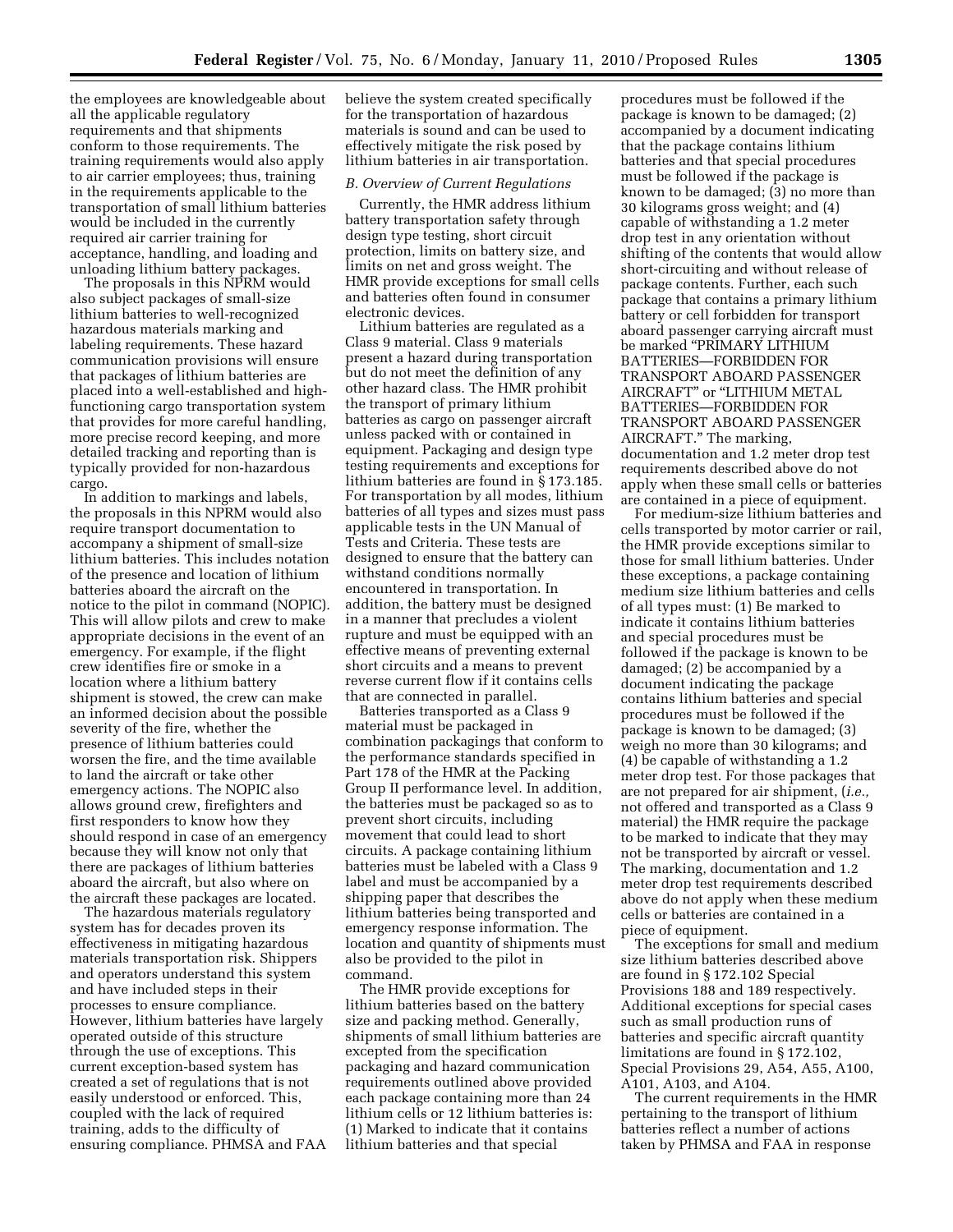to the past incidents and NTSB recommendations, aimed at reducing the risks posed by batteries and battery powered devices in transportation. *These include*—

• Safety advisories issued by PHMSA to the public (64 FR 36743 [July 7, 1999]; 72 FR 14167 [Mar. 26, 2007]) and by the FAA to the airline industry on July 2, 1999, May 23, 2002 and August 3, 2007 to remind persons that batteries and electrical devices that contain batteries are prohibited for transport unless properly packaged to prevent the likelihood of creating sparks or generating dangerous heat.

• Changes to UN Recommendations in 2000 and the 2003–04 ICAO Technical Instructions based on proposals by the United States which (1) revised battery testing requirements and required testing of small lithium batteries, (2) adopted hazard communication and packaging requirements for small batteries, (3) eliminated an exception for mediumsized batteries, and (4) adopted limited exceptions for passengers and crew to carry lithium batteries and batterypowered equipment aboard an aircraft.

• A series of tests performed by FAA in 2004 concluded that the presence of a shipment of primary lithium batteries can significantly increase the severity of an in-flight cargo compartment fire and the fire suppression systems currently in use aboard passenger aircraft are ineffective.

• PHMSA's December 15, 2004 interim final rule (69 FR 75208, correction, 71 FR 56894 [Sept. 28, 2006]), based on the results of the FAA tests, adopted a limited prohibition on the transportation on passenger-carrying aircraft of primary lithium batteries.

• Further testing by FAA in 2006 concluded that flames produced by secondary lithium batteries and cells are hot enough to cause adjacent cells to vent and ignite, but currently approved fire suppression systems are effective on the electrolyte fire and prevent any additional fire from subsequent cell venting.

• PHMSA's August 9, 2007 final rule (72 FR 44930) finalized the December 15, 2004 interim final rule and (1) adopted design type testing of all lithium batteries in accordance with international standards, and (2) revised the exception for consumer electronic devices and spare lithium batteries carried by passengers and crew. The preamble to this final rule also discussed in more detail some of the prior incidents during transportation of lithium batteries, the FAA testing programs, the recalls of notebook

computer batteries, and the rulemaking changes up to that time.

• PHMSA's January 14, 2009 final rule (74 FR 2199) addressed NTSB safety recommendations A–07–106 and A–07–107 by requiring an air carrier, in the event of a serious incident, to make immediately available to an authorized official of a federal, state, or local government agency (including an emergency responder), the shipping papers and notice to pilot in command or the information contained in those documents. This requirement represents a proactive approach to information dissemination similar to that in the ICAO Technical Instructions. This final rule also added a requirement to report all incidents that result in a fire, violent rupture, explosion or dangerous evolution of heat (*i.e.*, an amount of heat sufficient to be dangerous to packaging or personal safety to include charring of packaging, melting of packaging, scorching of packaging, or other evidence) that occurs as a direct result of a battery or battery-powered device. Additionally, the final rule amended regulatory requirements to clarify acceptable methods for packaging batteries to protect against short circuits and overheating and required the reporting of certain incidents involving batteries or battery powered devices. PHMSA set forth examples of methods to prevent short circuit and damage (such as individually packaging each battery, securely covering terminals with non-conductive caps or tape, or designing batteries with terminals that are recessed or otherwise protected) appropriate for all batteries.

• PHMSA and FAA have also conducted a campaign to educate the public about ways to reduce lithium battery transportation risks. On February 22, 2007; April 26, 2007; May 24–25 2007; and April 11, 2008, PHMSA hosted meetings with public and private sector stakeholders who share our concern for the safe transportation of batteries and battery powered devices. The meetings provided an opportunity for representatives of the NTSB, CPSC, manufacturers of batteries and battery powered devices, airlines, airline employee organizations (*e.g.,* pilots and flight attendants), testing laboratories, and the emergency response and law enforcement communities to share and disseminate information concerning battery related risks and developments.

The amendments to the HMR adopted since 2004 have produced positive results, but they addressed only very specific issues and specific transport contexts. The proposals outlined in this NPRM are intended to comprehensively

address the hazards posed by lithium batteries in all modes of transportation and further reduce the likelihood and the consequences of a battery related fire in transportation. In this NPRM, PHMSA plans to address safety recommendations A–07–104, A–07–105, A–07–108 and A–07–109.

In addition to the safety measures identified in this NPRM, PHMSA and FAA are considering additional safety standards. Many of these additional measures affect multiple transport modes, including aviation. As we develop these concepts we will continue to work with the appropriate international transportation standardssetting bodies, such as the United Nations Subcommittee of Experts on the Transport of Dangerous Goods (UNSCOE TDG) and the International Civil Aviation Organization (ICAO) Dangerous Goods Panel, to encourage their world-wide acceptance. These additional measures may include:

• Establishing a new system for the classification of articles, such as lithium batteries that have the potential to produce heat and fire.

• Determining the feasibility of developing performance standards for fire resistant containers that can be used for the transport of lithium cells and batteries of all types and all other flammable materials on board aircraft.

• Examining the role of packaging in preventing damage and short circuits to lithium cells and batteries.

## *C. Ongoing Efforts To Evaluate Lithium Battery Risk*

As previously mentioned, PHMSA and FAA have identified 44 air transport related incidents and numerous additional non-transport incidents involving lithium batteries and lithium battery powered devices. The January 14, 2009 final rule required air carriers to report all incidents that result in a fire, violent rupture, explosion or dangerous evolution of heat that occur as a result of a battery or a battery powered device. In addition to requiring an incident report NTSB, A–07–107 recommends PHMSA require air carriers retain the failed items for evaluation purposes. We have concerns with requiring a person involved in an incident reported under §§ 171.15 or 171.16 to maintain in a secure manner items or packages especially if the item is an airline passenger's property. Such a requirement would impose additional responsibility on the air carrier to maintain possession of the item or package in a secure manner. Currently, when an incident occurs, DOT works with the person in physical possession of the item such as a battery or device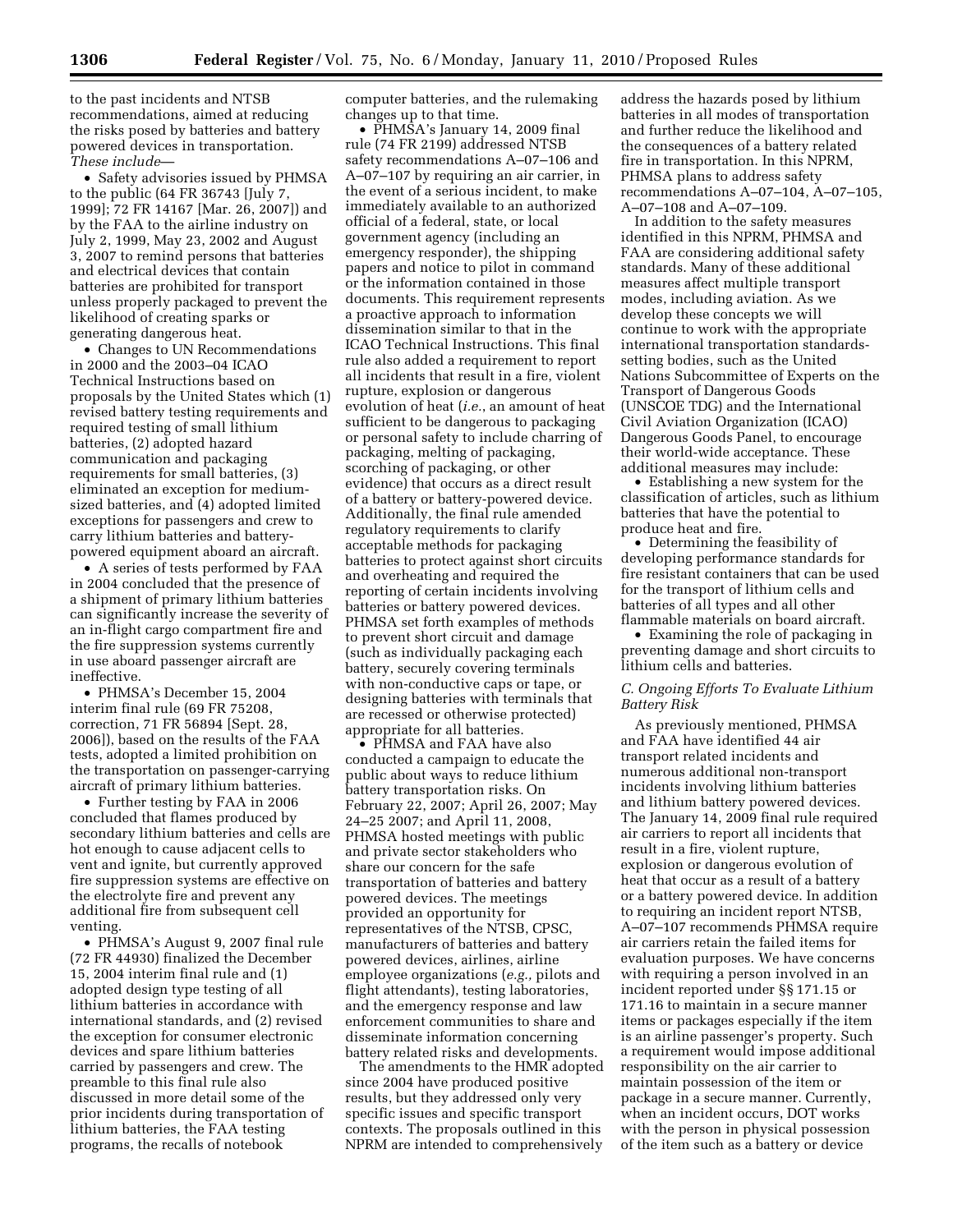to ensure the incident is thoroughly documented and when the air carrier has accepted the property (68 FR 9735) it is maintained and in some instances transported for evaluation. Depending on the nature and severity of the incident we work with carriers on a case-by-case basis to collect and analyze evidence as appropriate and we continue to seek ways to improve the quality and consistency of data we receive. As part of this NPRM, PHMSA seeks comments on how this data collection could be improved.

The proposals in this NPRM are intended to address the root causes of lithium battery incidents. The available incident data suggest the most likely causes of lithium battery incidents are:

1. *External short circuiting*—occurs when an exposed battery terminal contacts a metal object. When this happens, the battery can heat up and may cause ignition of the battery and/or the surrounding combustible materials.

2. *In-use situation*—generally relating to improper "charging" and/or "discharging" conditions associated with the use of equipment (*e.g.,* computer or cell phone). This also includes inadvertent activation and subsequent overheating (such was the case when a power drill activated and burned in a passenger's checked baggage).

3. *Non-compliance*—includes faulty design of the battery (cells or battery packs), false certification of compliance with regulatory testing/classification requirements, and improper packing and handling including some counterfeit batteries.

4. *Internal short circuit*—can be caused by foreign matter introduced into a cell or battery during the manufacturing process. An internal short circuit can also occur when a battery is physically damaged (*e.g.* dropped or punctured).

As noted in the previous section, FAA's Technical Center initiated a series of tests to evaluate the risk posed by lithium batteries involved in an unrelated fire. FAA completed a study in 2004 to assess the flammability characteristics of bulk packed primary lithium batteries and a second study in 2006 examining the flammability characteristics of bulk packed secondary lithium batteries. In both studies the tests were designed to simulate the behavior of the batteries in an environment that is similar to actual conditions possible in an aircraft cargo compartment fire. Both the 2004 and 2006 test reports are available at the following url: *http://www.fire.tc.faa.gov/ reports/reports.asp*.

In the case of primary lithium batteries, the FAA tests showed that the packaging materials delayed the ignition of the batteries, but eventually added to the fire and contributed to battery ignition, even after the original (alcohol)

fire had been exhausted. In addition, the packaging material held the batteries together, allowing the plastic outer coating to fuse the batteries together. This enhanced the probability of a burning battery igniting adjacent batteries, increasing the propagation rate. The technical report concluded that the presence of a shipment of primary lithium batteries can significantly increase the severity of an in-flight cargo compartment fire. In addition, the report concluded that primary lithium batteries pose a unique threat in the cargo compartment of an aircraft because primary lithium battery fires cannot be suppressed by means of Halon, the only FAA-certified fire suppression system permitted for use in cargo compartments of a passengercarrying aircraft operating in the United States.

The second study completed in 2006 used a similar methodology to determine the flammability of secondary lithium batteries and cells. The testing demonstrated that flames produced by the batteries are hot enough to cause adjacent cells to vent and ignite. The testing also demonstrated that Halon is effective in suppressing the electrolyte fire and preventing any additional fire from subsequent cell venting. The lithium ion cells will continue to vent due to high temperatures but will not ignite in the presence of Halon.

We are aware of additional testing conducted in 2004 and 2005 independent of the FAA or PHMSA to assess the effect of a battery's state of charge on its overall risk. The 2004 preliminary report titled ''Effect of Cell State of Charge on Outcome of Internal Cell Faults'' concluded the severity of the result of an internal short circuit is strongly affected by the state of charge. The Draft 2005 report titled ''US FAA Style Flammability Assessment of Lithium Ion Cells and Battery Packs in Aircraft Cargo Holds'' concluded: (1) Direct flame impingement on small unpackaged quantities of lithium ion cells and battery packs can lead to thermal runaway; (2) Halon 1301 is effective at controlling burning lithium ion cells; (3) the fires had a minimal effect on bulk packaged lithium ion cells with less than 50% state of charge; and (4) the aircraft liner typically used on commercial aircraft is capable of withstanding burning gases discharged from venting lithium ion cells and batteries. A copy of this analysis is available for review in the docket of this rulemaking.

The FAA results with lithium ion batteries at 100% state of charge exposed to a fire showed similar, but more forceful results (*i.e.* more sparks, and more forceful cell venting). FAA and other test data on lithium ion cells and batteries suggest that state of charge affects their behavior under abuse conditions. PHMSA recognizes this fact and commonly requires transport at a reduced state of charge as a condition of competent authority approvals issued for the transport of extremely large lithium ion batteries found in vehicles and military and aerospace equipment. To date, we are not aware of any data that can be used to suggest a reduced state of charge affects the behavior of primary lithium batteries under abuse conditions.

The United Kingdom Civil Aviation Authority completed a report in 2003 titled: ''Dealing with In-Flight Lithium Battery Fires in Portable Electronic Devices.'' The test results verified the effectiveness of existing fire extinguishing agents in responding to an in-flight fire involving a lithium battery powered portable electronic device. The report also concluded that the safety systems inherent to lithium batteries and battery powered devices decrease the likelihood of a fire, but since there is a potential for a fire, these devices must be considered a potential risk in flight and during ground based operations. If a fire does occur in the aircraft cabin, the force of the explosion is not sufficient to cause structural damage to the aircraft, but there is a risk the fire could spread to adjacent flammable material such as clothing and seats and flames and fumes from burning batteries pose a hazard to passengers in the immediate vicinity.

The UK CAA testing, combined with additional research from the FAA has formed the basis for improved response procedures and cabin crew fire fighting training. Since 2007, the International Federation of Airline Pilots Associations has issued several safety bulletins with updated recommendations for flight crew actions. In March of 2009, the FAA released a training video recreating inflight scenarios which includes actual lithium battery fires and appropriate response measures. All of these test reports are available for review in the public docket for this rulemaking.

# **II. Discussion of Proposed Regulatory Changes**

### *A. Summary of Proposals in This NPRM*

In this NPRM, we propose a number of provisions to enhance the safe transportation of lithium batteries. The proposals are intended to reform the current regulatory framework specific to lithium batteries and strengthen the regulations by eliminating certain exceptions. These revisions will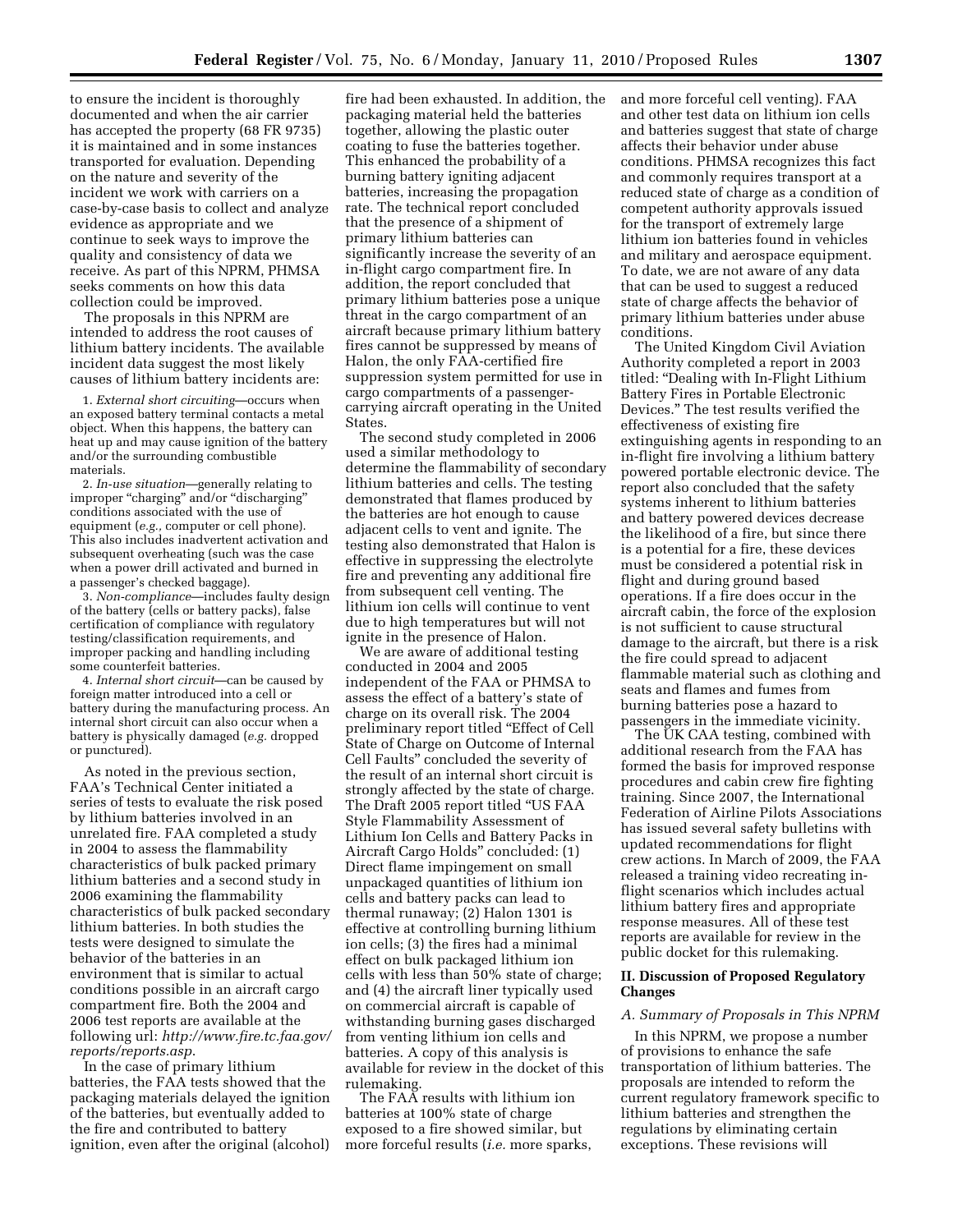enhance safety by ensuring that all lithium batteries are designed to withstand normal transportation conditions, packaged to reduce the possibility of damage that could lead to an incident, and accompanied by hazard communication information that ensures appropriate and careful handling by air carrier personnel and informs transport workers and emergency response personnel of actions to be taken in an emergency. The additional hazard communication information will also provide the pilot in command with additional information about the location and quantity of lithium batteries should an unrelated fire require emergency measures. Several of the proposals are based on recommendations issued by the NTSB. Specifically, in this NPRM, we propose to:

• Revise current shipping descriptions for lithium batteries (UN3090), lithium batteries packed with equipment (UN3091), and lithium batteries contained in equipment (UN3091) to specify lithium metal batteries *including lithium alloy batteries* as appropriate.<sup>a</sup>

• Adopt shipping descriptions for lithium ion batteries *including lithium ion polymer batteries* (UN3480), lithium ion batteries packed with equipment *including lithium ion polymer batteries*  (UN3481), lithium ion batteries contained in equipment *including lithium ion polymer batteries*  (UN3481).a

• Adopt watt-hours in place of equivalent lithium content to measure the relative hazard of lithium ion cells and batteries.

• Incorporate by reference the latest revisions to the United Nations Manual of Tests and Criteria applicable to the design type testing of lithium cells and batteries.

• Adopt and revise various definitions including ''Aggregate lithium content" "Lithium content", "Lithium ion cell or battery", "Lithium metal cell or battery'', ''Short circuit'', and ''Watthour'' based on definitions found in the UN Manual of Tests and Criteria.

• Require manufacturers to retain results of satisfactory completion of UN design type tests for each lithium cell and battery type and place a mark on the battery and/or cell to indicate testing has been completed successfully. PHMSA and the FAA will coordinate with the appropriate international organizations to ensure consistency.

• For air transportation, eliminate regulatory exceptions for lithium cells and batteries, other than certain exceptions for extremely small lithium cells and batteries that are shipped in very limited quantities such as button cells and other small batteries that are packed with or contained in equipment and those required for operational use in accordance with applicable airworthiness requirements and operating regulations.

• For all transport modes, require lithium cells and batteries to be packed to protect the cell or battery from short circuits.

• Unless transported in a container approved by the FAA Administrator, when transported aboard aircraft, limit stowage of lithium cells and batteries to crew accessible cargo locations or locations equipped with an FAA approved fire suppression system.

• Consolidate and simplify current and revised lithium battery requirements into one section of the HMR.

• Apply appropriate safety measures for the transport of lithium cells or batteries identified as being defective for safety reasons, or those that have been damaged or are otherwise being returned to the manufacturer. To expedite compliance with the amendments in this notice, we are proposing a mandatory compliance date of 75 days after the date of publication of the final. The following sections discuss these changes in detail:

### *B. Evidence Preservation*

In this NPRM, in § 171.21, we propose to require a shipper, carrier, package owner or person reporting an incident under the provisions of §§ 171.15 or 171.16 to provide upon request, by an authorized representative of the Federal, State or local government agency reasonable assistance in investigating the damaged package or article, if available.

#### *C. New Shipping Names*

Currently, under the HMR, lithium metal batteries and lithium ion batteries share the same UN number. However, differences in chemistry, functionality, and behavior when exposed to a fire are well documented. Based in part on the previously mentioned FAA fire tests, PHMSA imposed additional requirements on lithium metal (primary) batteries including prohibiting them from transportation aboard passenger aircraft, unless packed with or

contained in equipment. The fact that both lithium metal and lithium ion batteries share the same UN number yet are regulated differently has the potential to cause problems in acceptance procedures for carriers and may unnecessarily hinder or delay the transportation of these products.

In 2006, the UN Recommendations adopted separate shipping names and ID numbers for lithium metal and lithium ion batteries. The ICAO and the International Maritime Organization subsequently adopted these entries into their respective dangerous goods lists effective January 1, 2009. While the HMR permit the use of the ICAO Technical Instructions and the International Maritime Dangerous Goods (IMDG) Code for international and for domestic transportation when a portion of the transportation is by aircraft or vessel, subsequent domestic reshipping of packages containing lithium batteries remains difficult.

In this NPRM, PHMSA proposes to provide two separate entries in the hazardous materials table for primary lithium batteries, now referred to as ''lithium metal batteries'' and secondary lithium batteries, now referred to as "lithium ion batteries". Separate entries for lithium metal and lithium ion batteries will facilitate the transportation of these materials through various modes, both domestically and internationally, and enable the application of different emergency response actions. We will replace all references to ''primary lithium batteries'' with ''lithium metal batteries'' and all references to "secondary lithium batteries" with ''lithium ion batteries''.

## *D. Watt Hours Versus Equivalent Lithium Content*

When requirements for lithium ion batteries were first adopted into the HMR, it was necessary to provide an indication of the lithium content in each cell and battery. Since lithium ion batteries do not contain metallic lithium, an expression of lithium content analogous to lithium metal batteries was devised. This term became known as equivalent lithium content (ELC), also known as lithium equivalent content. The ELC of a lithium ion cell measured in grams is calculated to be 0.3 times the rated capacity in ampere hours. The ELC of a lithium ion battery equals the sum of the grams of ELC contained in the component cells of the battery. Although the term equivalent lithium content is used in the HMR, this term is not widely used or understood and can lead to confusion when calculating the ELC of a battery. For

a In 2006, separate shipping descriptions for lithium metal batteries and lithium ion batteries were adopted into the UN Recommendations. The International Civil Aviation Organization and the International Maritime Organization subsequently adopted these shipping descriptions. All references to primary or secondary lithium batteries in international regulations were revised to reflect this change.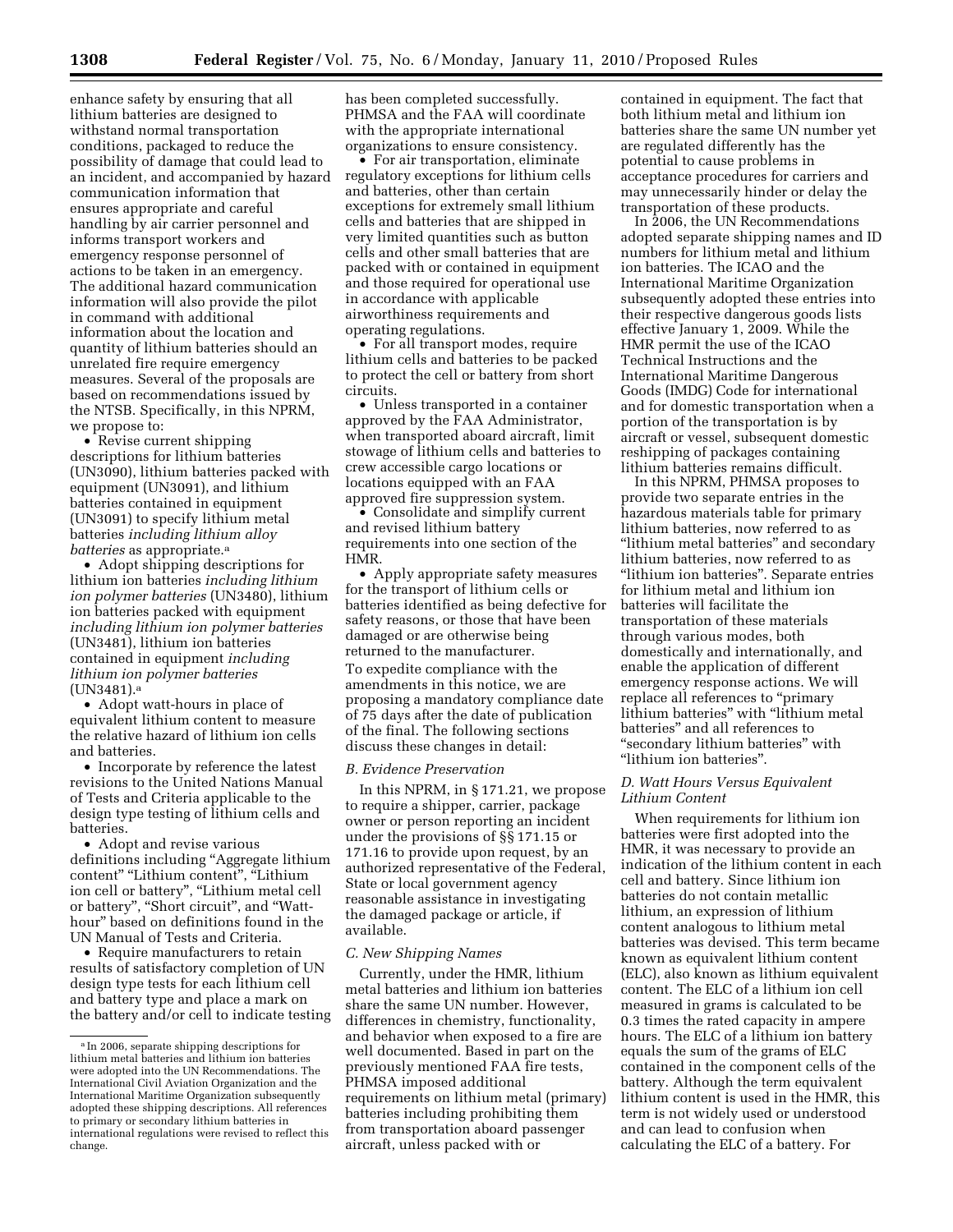example, the aggregate ELC for a lithium ion battery consisting of multiple cells within a battery can be difficult to calculate based solely on the amperehour capacity of the battery. Information on the ampere-hour capacity of the component cells within a battery is not normally provided and the ampere-hour capacity of a battery can change depending on the configuration of component cells within a battery.

PHMSA proposes to adopt a methodology for determining the relative strengths of lithium ion batteries using measurements of watthours rather than ELC. The term watthour, expressed as (Wh) is commonly used in electrical applications. The watt-hour value of a lithium ion cell or battery is determined by multiplying a cell or battery's rated capacity in ampere-hours, by its nominal voltage. Therefore, watt-hour (Wh) = amperehour  $(Ah) \times Volts$  (V). This product is easy to calculate for both cells and batteries and the watt-hour measurement is independent of how the component cells within a lithium ion battery are connected.

PHMSA further proposes to replace the term equivalent lithium content, or lithium equivalent content and aggregate equivalent content each place it appears with watt-hour and replace the equivalent lithium content values with their equivalent watt-hour values. These proposals are consistent with proposals already adopted in the UN Recommendations, ICAO Technical Instructions, and IMDG Code.

#### *E. Design Type Testing*

Each lithium cell or battery is required to be of a type proven to meet the requirements of each test in the UN Manual of Tests and Criteria.<sup>b</sup> These tests are designed to ensure that the cells and batteries will withstand exposure to severe environmental conditions encountered during transport without resulting in a short circuit or a rupture. A comparison of the battery appearance before and after these tests is intended to detect battery damage such as leakage or abnormal venting, disintegration, cracking, swelling or

distortion of the battery pack, or any other observation that could indicate the occurrence of an internal short circuit or constitute a transportation safety hazard. Certain tests, including altitude simulation, thermal, vibration and shock tests are designed to simulate extremes that may be encountered during transport. External short circuit, impact, overcharge and forced discharge tests are included, as these conditions contribute to short circuits and other potentially hazardous conditions.

An informal lithium battery working group of the United Nations Subcommittee of Experts on the Transport of Dangerous Goods (UNSCOE TDG) met in November 2008 and again in April 2009 to discuss the test methods relevant to lithium cells and batteries as contained in the UN Manual of Tests and Criteria. The group concluded that while the design type tests outlined in the UN Manual of Tests and Criteria adequately address safety concerns involving lithium cells and batteries, they can be improved based on an evolving understanding and use of lithium battery technology.

Recently, interest in adding an internal short circuit test into the UN Manual of Tests and Criteria has grown. Several different tests have been developed; however, each method has strengths and weaknesses including repeatability and the ability to control the mechanism of the internal short circuit. While no consensus has been reached on this subject, research and discussion continues. Once a reliable internal short circuit test method is developed and incorporated into the UN Manual of Tests and Criteria, we will consider adopting this additional test into the HMR. We invite commenters to address issues related to the development of an internal short circuit test, including recommendations on an appropriate and effective test methodology, real-world experience in applying such a test, and the costs that would be associated with an additional test requirement.

In December 2008, the UN Committee of Experts adopted several amendments to section 38.3 of the UN Manual of Tests and Criteria (fourth revised edition), which we propose to incorporate by reference in § 171.7. *These changes include:* 

• Modifications to the terms "module" and "battery assembly", new definitions for the terms "large battery" and ''small battery'' and modifications to the testing protocol for large batteries and battery assemblies.

• Revised criteria for a different design type by adding additional criteria for rechargeable lithium cells and

batteries that would trigger a new round of design-type testing.

Currently, the UN Manual of Tests and Criteria specifies that a change from a tested design type of 0.1 grams or 20% by mass to the anode, the cathode, or electrolyte material constitutes a change in the design of the battery requiring design-type testing. A change that would materially affect the test results is also considered a new design type requiring retesting. While we continue to believe in the importance of harmonization with international standards, we believe a change of 20% by mass to the anode, cathode, or electrolyte material by mass is too high. Additionally, the language referencing a ''change that would materially affect the test results'' remains too broad and leaves a great deal to interpretation from the individual cell or battery manufacturer or assembler. In this NPRM we propose to require a change of 0.1 grams or 5% by mass to the anode cathode or electrolyte material from a tested design type to constitute a new design and require retesting. Depending on the lithium content, such a change would affect the test results. In addition, we propose to include the examples of changes that could materially affect the test results developed by the informal UN working group. These examples include:

• A change in the material of the anode, the cathode, the separator, or the electrolyte;

• A change of protective devices, including hardware and software;

• A change of safety design in cells or batteries, such as a venting valve;

• A change in the number of component cells;

• A change in connecting mode of component cells.

In recent years, lithium battery technology has been developed for use in electric vehicles, hybrid electric vehicles and plug-in hybrid electric vehicles. The batteries now being utilized in hybrid electric vehicles are assemblies that include systems of electronic controllers, sensors, air flow ducts, cabling, cell mounting fixtures, cells, trays, covers, and attachment brackets and are much larger than lithium batteries found in consumer electronic devices (vehicle battery sizes generally have a gross mass between 14 kg and 80 kg). While the current UN Test standards and the HMR are broad enough in scope to accommodate extremely large batteries and assemblies, some believe the forces required by some of the UN tests are excessive and certain HMR requirements hamper the commercial development of this technology.

bAs previously discussed, shipments of small lithium cells and batteries have been prohibited on passenger-carrying aircraft since December 15, 2004, but, before October 1, 2009, small lithium cells and batteries that met certain limited packaging and hazard communication conditions could be shipped by surface transportation (and small secondary lithium cells and batteries could be shipped on cargo-only aircraft), without being subject to the testing requirements in the UN Manual of Tests and Criteria. Small lithium cells and batteries were defined as follows: Cells with up to 1 g lithium (primary) or 1.5 equivalent lithium content (ELC) (secondary); batteries with up to 2 g lithium (primary) or 8 g ELC.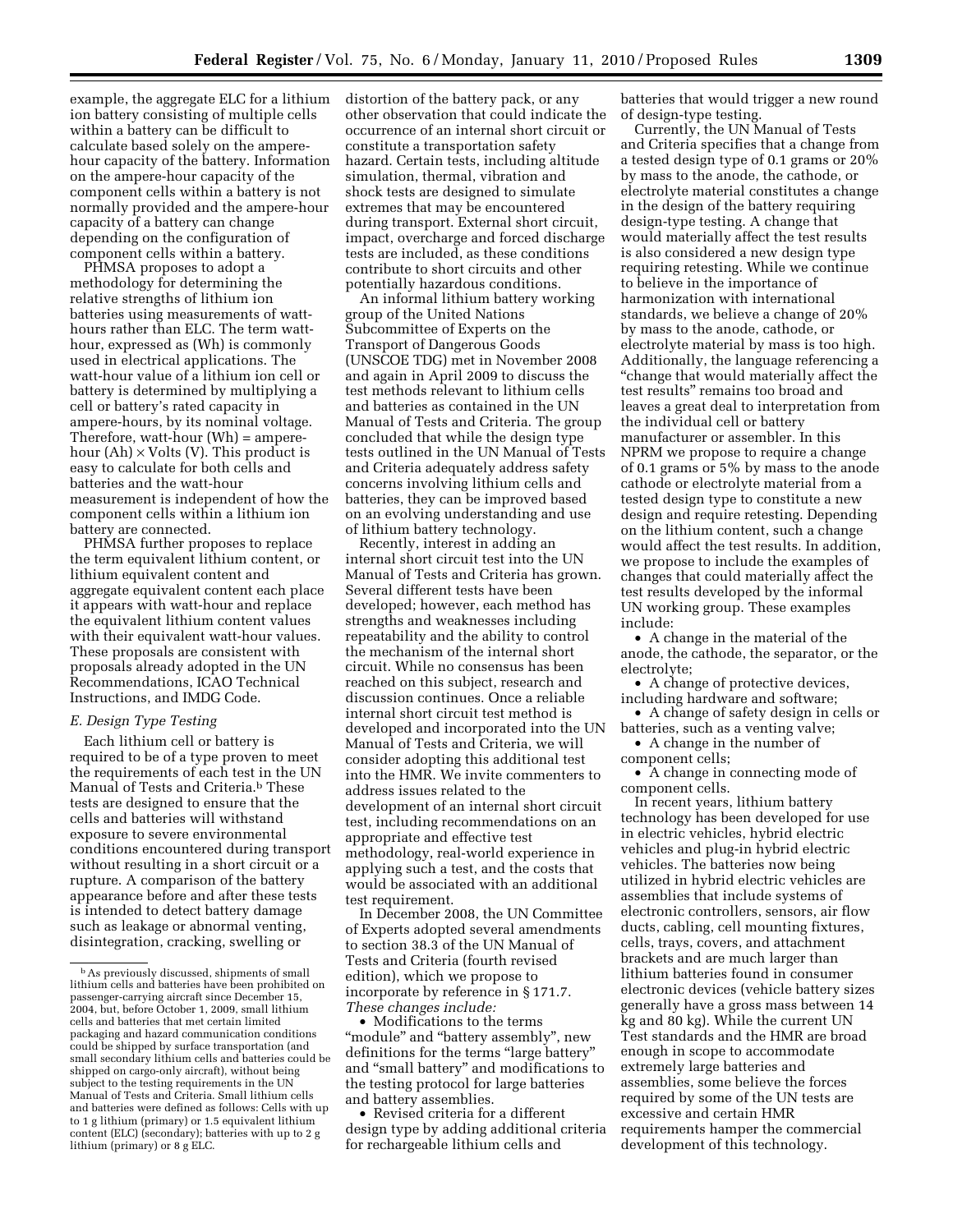Because these new lithium battery applications may require modifications to the UN Manual of Tests and Criteria and revisions to the HMR, we issue competent authority approvals on a case-by-case basis and continue to actively participate in the advancement of modified testing schemes and practical methods that support the development of this technology without compromising safety. Based on transportation experience gained through competent authority approvals, we may consider revising the HMR to more adequately address these scenarios, provided we can do so without creating adverse safety consequences.

The cell and battery design type tests outlined in the UN Manual of Tests and Criteria are generally completed prior to the initial shipment of a battery from the manufacturer. While we believe most cell and battery manufacturers ensure the appropriate tests are conducted and the batteries and devices are safe for use, we remain uncertain that all manufacturers or battery assemblers take such steps or are even aware of the need to test each battery design type. We also remind battery manufacturers and assemblers that each lithium battery design-type is subject to the tests in the UN Manual of Tests and Criteria, even if the cells that make up the battery have been tested.

In this NPRM, we propose to require cell and battery manufacturers to retain evidence of satisfactory completion of each of the lithium cell and battery design type tests outlined in the UN Manual of Tests and Criteria. This evidence must be maintained in a readily accessible location at the principal place of business for as long as the lithium batteries are offered for transportation in commerce and for one year thereafter. Each person required to maintain this evidence must make this information available for inspection by a representative of a federal, state or local government agency. Since cell and battery design type tests already must be completed prior to transport we do not believe this should be a particularly burdensome requirement.

Additionally, we are considering a requirement for a visible quality mark to appear on the outside case of each cell or battery. This mark would signify successful completion of the required lithium battery design type tests in a readily recognizable manner. Visible quality marks on electronic devices are very common. Familiar examples include the UL symbol meaning a particular product has been evaluated and representative samples have been tested by Underwriters Laboratories and

those products meet particular requirements for safety and quality. The CE marking certifies compliance with certain European Union Directives. For the purposes of lithium design type testing, we are considering requiring a UN symbol, identical to the symbol currently required on UN packagings and UN cylinders to appear on all cells and batteries that have met each of the design type tests prescribed in the UN Manual of Tests and Criteria. Below is an example of the mark we are considering:

This mark is readily recognized throughout the world and is generally associated with hazardous materials transportation. The intended effect of these new provisions is to promote knowledge of the UN Tests throughout the world and enhance compliance with these important safety standards. We intend to develop proposals for a quality mark and associated documentation for inclusion in the UN Model Regulations and the UN Manual of Tests and Criteria. We invite commenters to address these concepts. Based on comments from the public in response to this notice and discussion with the UN SCOE TDG, we may adopt the UN Marking or a similar mark in the final rule.

# *F. Elimination of Exceptions for Small Lithium Batteries*

As noted above, since October 1, 2009, the HMR except small lithium cells and batteries from most HMR requirements provided the cells or batteries meet the test requirements in the UN Manual of Tests and Criteria and the shipment conforms to minimal packaging and hazard communication requirements (see Special Provision 188 in § 172.102(c)). Consistent with NTSB Safety Recommendation A–07–109, in this NPRM we propose to eliminate the regulatory exceptions for lithium cells and batteries when transported aboard aircraft. Thus, small lithium batteries and cells would be required to be offered for transportation as Class 9 materials and would be subject to the requirements for lithium cells and batteries in § 173.185, including the packaging requirements discussed in the next section and the hazard communication requirements (shipping

papers, package marking and labeling) that apply to shipments of Class 9 materials.

In cargo transportation, generally packages are treated as either regulated hazardous materials or non-regulated general cargo. Packages that display a hazardous materials label are typically handled in a separate cargo stream to ensure more direct oversight than nonregulated cargo. Those materials that are regulated as hazardous materials are recognized by handlers, who ensure that proper precautions are taken and the package is handled in accordance with all applicable regulatory requirements.

The proposals outlined in this NPRM have the net effect of moving a discrete number of shipments of lithium cells and batteries that are currently handled as general cargo into the hazardous material transport system. When lithium batteries are offered for transportation as a Class 9 material, the package itself provides a clear indication of the presence of hazardous material that is readily recognized by transport workers and ensures these packages are handled in a manner appropriate to their hazard. This also ensures that individuals responsible for ensuring the safety of these packages are appropriately trained in accordance with the HMR. We believe most air carriers who accept lithium batteries for transportation also accept other hazardous materials for transportation and already have the necessary personnel and procedures in place to handle these packages safely. Thus, the requirement to identify and package lithium batteries as Class 9 materials provides significant safety benefits without imposing large additional costs on air carriers.

Air carriers are required during the certification process to declare in their Operating Specifications if a business decision has been made to "carry hazardous materials'' or a business decision has been made ''to prohibit the carriage of hazardous material''. Each air carrier who elects to carry hazardous material must include handling procedures, incident reporting procedures, and other information in its operations manual for the appropriate personnel to follow, as well as a hazardous material training program that is approved by FAA and provided every 24 months to all appropriate persons. This training would include recognition of all hazard communication information that would be associated with lithium battery shipments as they are trained to recognize all hazard class labels, marking and documentation.

Under the HMR, materials that pose a specific and serious air transportation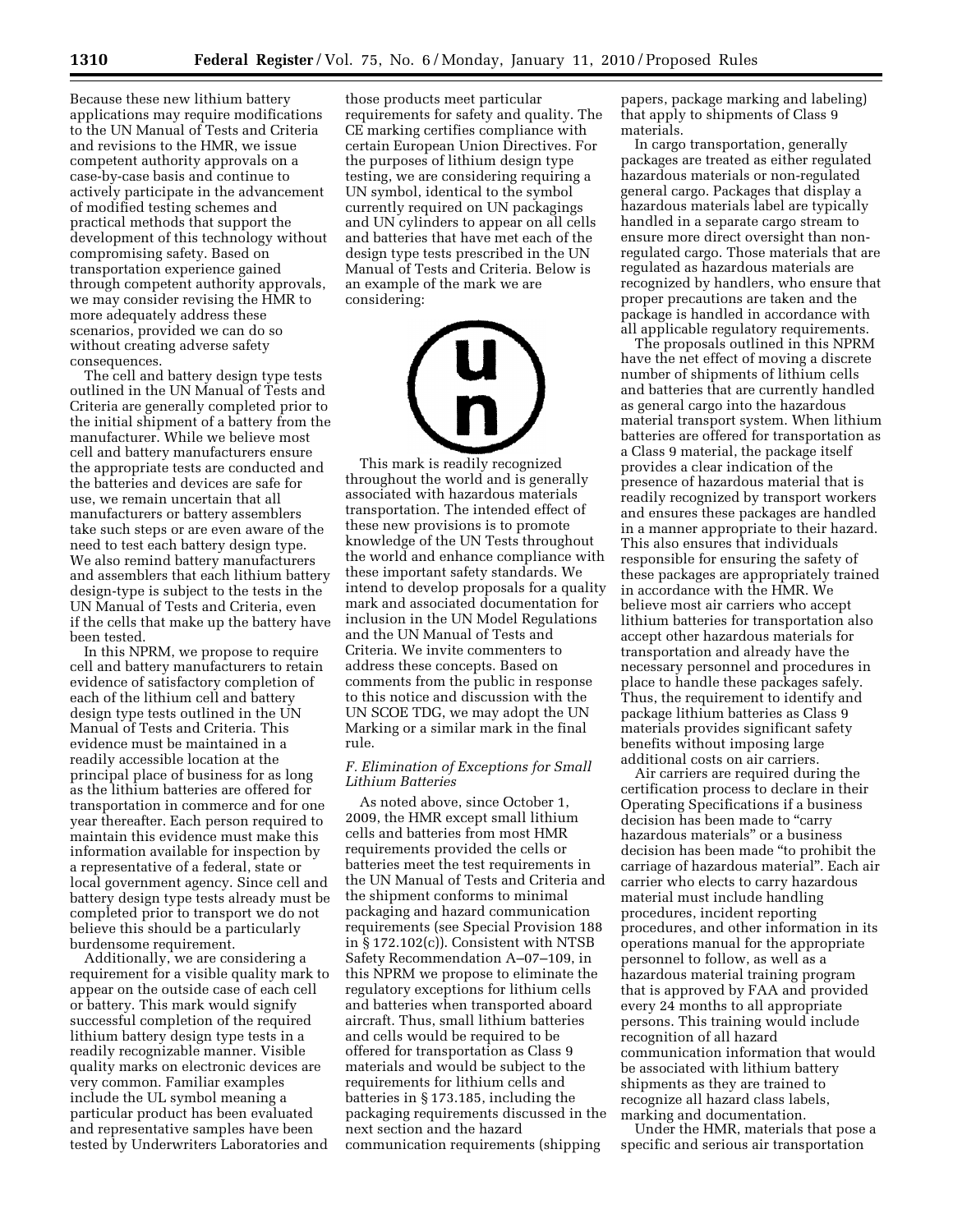risk are regulated more stringently than materials that pose less of a risk when transported by air. Lithium batteries are a current exception to this standard. The need to fully regulate these items and to aggressively enforce all applicable regulatory requirements is critical to air safety. Once lithium batteries are fully regulated, enforcement agencies will be able to take appropriate action against non-compliant shipments, reducing the

number of non-compliant packages and therefore, reducing the number of lithium battery incidents.

We note the ICAO Technical Instructions include provisions for certain lithium cells and batteries, provided outer packages are marked with a lithium battery handling label. This handling label shown below notes the presence of lithium batteries and communicates a fire hazard if damaged.

While this handling label is not specifically authorized by the HMR, we believe that it complements the basic intent of identifying the materials adequately for emergency response and we would permit packages containing lithium batteries to display the lithium battery handling label in addition to the markings and labels required by the HMR. The ICAO lithium battery handling label is displayed below:



The Class 9 label would alert transport workers to the presence of a hazardous material and should result in more careful handling and stowage. Shipping papers would provide written notice to the pilot in command of the presence of lithium batteries and the type, location and number of packages of lithium batteries on board the aircraft. The NOPIC serves as a valuable tool to relay information about the hazardous materials on board an aircraft to first response personnel and provide critical safety information when making decisions in emergency situations. The additional information will also assist carriers in the acceptance and handling of shipments. The hazardous material regulatory system has been effective in mitigating risk for decades. Shippers and carriers understand this system and have included steps in their processes to ensure compliance and safety. Operating outside of the regulatory structure has created a safety environment that is haphazard, at best, and a set of requirements that is not easily understood. The lack of required training only adds to the difficulty. PHMSA and FAA believe the current system for the transportation of hazardous materials is sound and can be used to effectively mitigate the risk posed by the batteries in air transportation.

A requirement for small lithium batteries and cells to be transported as Class 9 materials will have significant safety benefits that will more than offset any additional transportation costs that may result. PHMSA invites comments on the impacts associated with elimination of existing regulatory exceptions and the risk reduction benefits associated with eliminating the exceptions.

To reduce compliance costs and facilitate multimodal transportation without sacrificing safety, in § 173.185(d) we propose to specify provisions for the transportation of lithium cells and batteries by highway, rail and vessel consistent with the IMDG Code. In addition, we propose specific requirements for extremely small batteries with very low energy (*e.g.,* less than 0.3 grams or 3.7 Wh) when packed with or contained in equipment. When contained in equipment, these types of batteries are often embedded into circuit boards and are well protected from damage and pose a negligible risk. We are seeking comments on whether certain exceptions are appropriate from a risk and cost perspective. Such exceptions would include lithium ion batteries shipped at a reduced state of charge (*e.g.* less than 50% state of charge) or ''very low energy'' batteries

(3.7Wh) packed or contained in equipment.

On December 15, 2008, we received a petition (P–1533) from the Air Transport Association of America and the Regional Airline Association requesting we amend the HMR to permit airlines to carry a limited number of small lithium batteries in the aircraft cabin in a constant state of readiness with adequate backup power for the duration of the flight. The petition states such necessary equipment includes electronic flight bags, onboard medical monitoring devices, portable oxygen concentrators, personal entertainment devices and credit card readers. We agree a need exists for airlines to use and maintain certain types of equipment that are increasingly powered by lithium batteries. Under Federal Aviation Regulations, these devices must be approved by the FAA to ensure they will not cause interference with the navigation or communication system of the aircraft on which it is to be used and crew members can safely handle these devices and batteries. In this NPRM we propose to modify § 175.8 to allow other items approved by the FAA Administrator to be used on board an aircraft. FAA will provide additional information published in an upcoming INFO to supplement this requirement.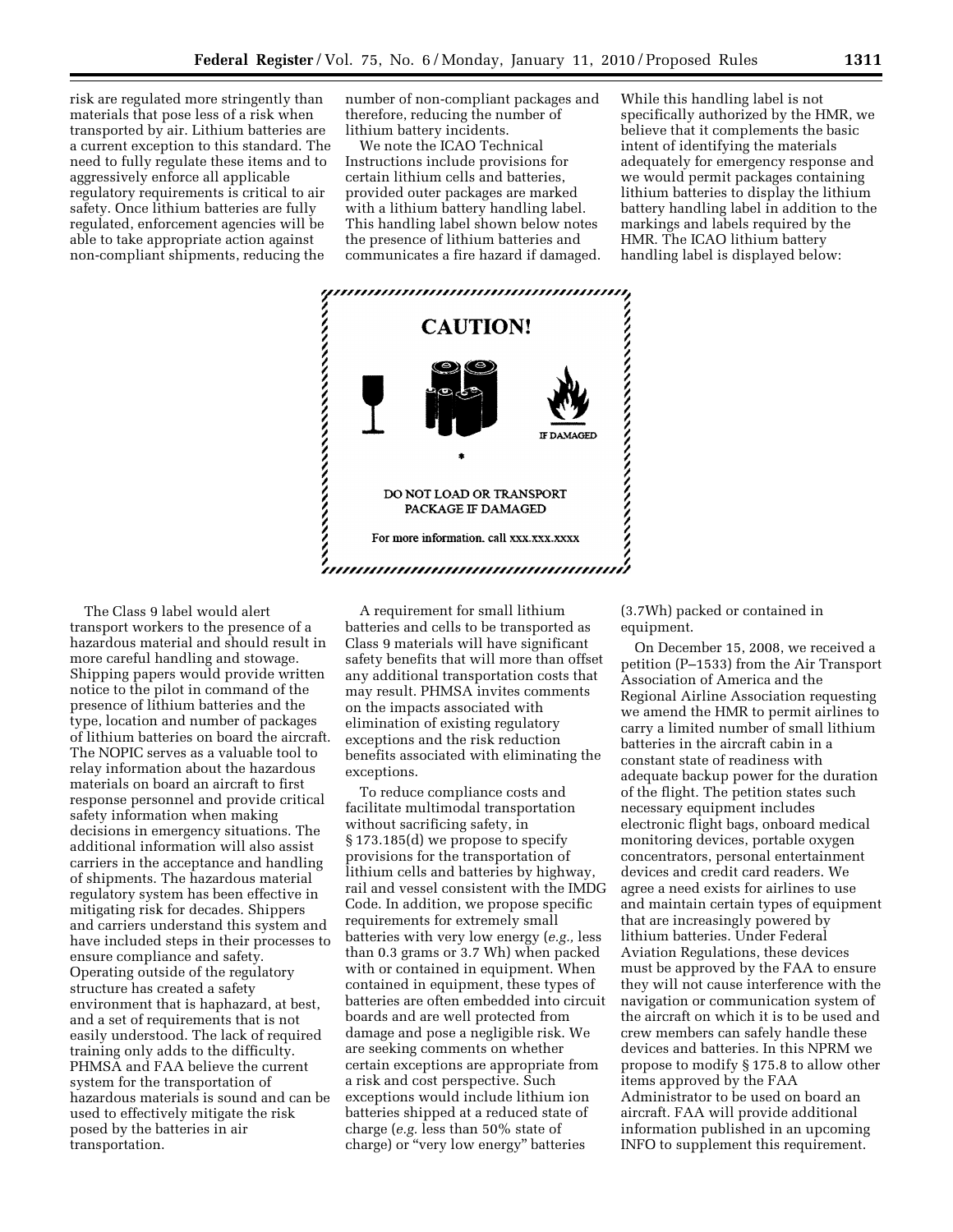# *G. Packaging and Stowage*

The risks associated with the transport of lithium cells and batteries are largely a function of the amount of stored energy in a single cell or battery and the number of batteries in a shipment or a package. In addition, factors such as battery chemistry, state of charge, transport mode, type and method of packaging, quality of manufacturing, age, and handling all contribute varying amounts to the overall risks in transportation. Understanding and addressing these risks pose unique challenges to U.S. and international regulatory bodies.

The available incident data suggest external short circuiting is a leading cause of lithium battery incidents. Effective insulation of exposed terminals, designing batteries with recessed terminals and other such measures would help to prevent incidents resulting from external short circuits. To reduce the potential of short-circuiting, in this NPRM we are proposing to require lithium cells and batteries to be transported in inner packagings of combination packagings that completely enclose the cell or battery. The intent of the requirement for inner packaging is to ensure that the conductive terminals of batteries remain isolated from each other. This can be achieved in many ways including individually packing each cell or battery or packing batteries in blister packs commonly found in retail outlets where the batteries would be contained between paperboard card and transparent clear plastic. We continue to stress the intent of the packaging is to protect the batteries from short circuits and damage. The above examples are provided only to enhance understanding of the packaging requirement and not to limit the acceptable packaging methods used for compliance.

For air transportation, the HMR impose per-package weight limitations for lithium cells and batteries. However, there are no limits on the number of packages that may be transported in an overpack, unit load device, or cargo compartment. PHMSA and FAA are concerned about the aggregate risks inherent in transportation situations in which a large number of packages each containing small-sized batteries, are transported in close proximity to one another. Indeed, the risks inherent in the transportation of multiple packages of small-sized batteries may be more serious than the risks associated with a small number of packages containing large-sized batteries. Currently, packages containing up to 24 cells or 12

batteries may be transported without marks or labels indicating the presence of lithium batteries. Further, a single battery shipment may consist of many packages, each of which is excepted from the packaging and hazard communication requirements. An individual battery will pose a fire risk that can be exacerbated by poor packaging and careless handling and, the number of batteries in a shipment can substantially affect the severity of an incident. For example, several thousand small lithium batteries consolidated together may present more significant potential risks than a shipment of a single large lithium battery, because one burning lithium battery can produce enough heat and energy to propagate to other lithium batteries in the same overpack, freight container, or cargo hold.

PHMSA and FAA are aware of one incident that involved a shipment of 120,000 lithium metal batteries contained in small packages, each excepted from the HMR. The pallets containing the packages were mishandled by ground crew personnel, which led to their eventual ignition. Initial attempts to extinguish the fire with water and chemical fire extinguishers were ineffective. More recently, PHMSA and FAA observed an incident involving lithium metal batteries contained in personal disposable vaporizers. The shipment consisted of 40 cartons with each package containing 50 devices. Upon landing at their destination, the flight crew was alerted to a fire in the forward compartment. Fire department personnel successfully extinguished the fire with no injury or damage to the aircraft. These two examples illustrate the potential for a serious incident that could result if the risks are not addressed through transportation safety controls. Both the 2004 and 2006 FAA technical reports show that an increase in the number of batteries involved increases the duration of a fire. Currently, fire suppression systems are not required in all cargo compartments of cargo only aircraft. Therefore, even though Halon fire suppression systems are effective at suppressing a fire involving lithium ion batteries, flight crews on cargo only aircraft remain at risk. In this NPRM we are proposing several actions intended to mitigate this risk. Specifically we propose to prohibit the stowage of lithium batteries in an inaccessible manner unless the inaccessible cargo compartment or freight container is equipped with an FAA approved fire suppression system or the lithium batteries are packaged in

an FAA approved fire resistant container. We believe the enhanced packaging and hazard communication combined with loading and stowage limitations will reduce the likelihood of a fire and will mitigate the consequences of such a fire should one occur. We are also considering whether imposing a limit on the number of lithium battery packages transported in a single aircraft, single compartment, unit load device, pallet, or similar overpack would further enhance safety. We invite commenters to address such a limitation, including potential safety benefits, possible cost impacts and operational implications or alternative suggestions for reducing risk. We invite commenters to address methods available to quantify lithium battery risks, and potential risk mitigation techniques and alternatives—either in lieu of, or in addition to, the provisions proposed in this NPRM. Based on the merits of these comments we may consider adoption of additional stowage requirements in the final rule.

# *H. Consolidation of Lithium Battery Regulations*

At present, requirements on transporting lithium cells and batteries are located in several different special provisions in § 172.102 and in § 173.185. We believe that consolidating in a single section the requirements that apply to these articles, in a manner similar to most other hazardous materials, will promote greater understanding and compliance with the regulations and reduce the potential for undeclared or frustrated shipments.

In this NPRM, PHMSA proposes to consolidate the regulations pertaining to the packaging of lithium batteries primarily by relocating relevant provisions currently contained in special provisions to § 173.185. Additionally, aircraft quantity limitations currently located in § 172.102, Special provisions A100, A101 and A103 will be incorporated into the § 172.101 hazardous materials table (HMT). Consequently, Column 9A of the HMT (passenger aircraft/ passenger rail quantity limits) for the entry "Lithium metal batteries, UN3090" will be revised to read "Forbidden" and packages containing lithium metal batteries would be required to display the cargo aircraft only label. We would remove the current requirement found in Special provision 188 to mark packages as forbidden aboard passenger aircraft. However, general requirements applicable to all hazardous materials, such as hazard communication, training, and emergency response information would not be repeated in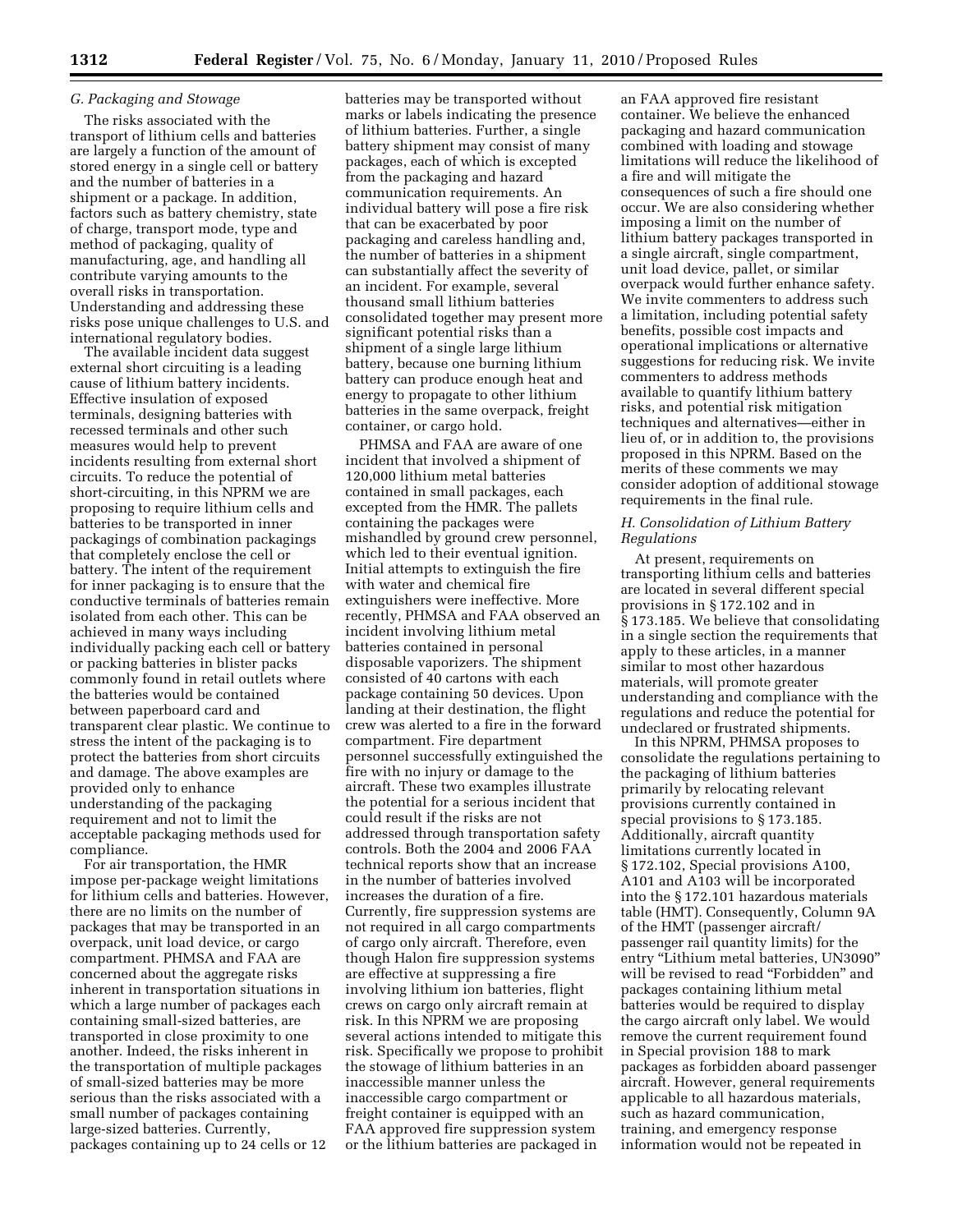§ 173.185 (except to the extent that any exceptions from these requirements apply).

The United Parcel Service (UPS) filed a petition for rulemaking on May 11, 2009 (P–1541), requesting an amendment to the HMR specific to the marking of packages containing lithium batteries shipped under the exceptions found in § 172.102(c) Special Provision 189. In its petition, UPS states the markings required by Special provisions 188 and 189 are too similar and can be easily confused. The UPS petition asked PHMSA to develop a pictorial marking that would unambiguously communicate the prohibition of loading packages meeting the exceptions of Special provision 189 aboard aircraft and vessel.

We agree the markings required by Special provisions 188 and 189 are similar and can be confused. As previously described, all packages of small lithium metal batteries (UN3090) would be required to display a Class 9 label and the cargo aircraft only label. We believe the addition of the new proper shipping names specific to lithium ion cells and batteries and the elimination of the exception currently found in § 172.102(c), Special provision 188 effectively eliminates the confusion expressed by the petitioner.

We are aware of situations in which damaged or recalled batteries are required to be returned to the manufacturer. Product recalls or returns may occur for a variety of reasons including a consumer product recall in cooperation with the CPSC, a defective product that failed during field tests or a battery or device involved in an incident. In this NPRM we are proposing requirements for transporting such articles based on requirements developed for competent authority approvals and previously developed guidance. We propose to limit transport of damaged or defective batteries to highway and rail transport only. Where rail or highway transport is impracticable, we will work with FAA to develop air shipping protocols under Competent Authority Approvals on a case-by-case basis.

### *I. Ongoing Safety Initiatives*

This NPRM represents another step in our continuing efforts to increase the safety controls applicable to the transportation of lithium batteries. This NPRM is part of a larger effort to comprehensively address the risks posed by the transportation of lithium batteries primarily those lithium batteries shipped as cargo. This NPRM does not impact lithium batteries carried by a passenger or crewmember

in checked or carry-on baggage. PHMSA has taken steps to address this safety issue through several initiatives, including a battery safety public awareness campaign targeting airline passengers and infrequent battery shippers, focused enforcement with the goal of maximum compliance, and research into appropriate fire detection and suppression and containment methods.

Since 2007, PHMSA has been working with air carriers, battery manufacturers, air travel associations, airline pilot and flight crew associations and other government agencies, including the Transportation Security Administration, to educate the public about potential safety problems and measures that will reduce or eliminate those problems. PHMSA agrees that these efforts must be highly visible and continuous to be effective. One of the most visible programs to promote battery safety is the SafeTravel Web site, which includes guidance and information on how to travel safely with batteries and batterypowered devices. We have also been working with the major airlines, travel and battery industries to provide SafeTravel information for ticketed passengers and frequent flyers, and place printed battery safety materials in seat pockets on passenger planes. We have recorded several million hits on our SafeTravel Web site. PHMSA continues to maintain and update the SafeTravel Web site as new information becomes available and is currently in the process of a major revision to the site. TSA includes SafeTravel information and links on its popular public Web site and FAA has issued Travel Tips and FAQs on Batteries Carried by Airline Passengers with a link to the SafeTravel Web site. This material illustrates appropriate means for airline passengers to safely handle and protect their portable electronic devices and spare batteries. The goal is to educate the flying public to play a part in ensuring air transportation safety. Application of the measures set forth in this guidance would likely have prevented at least some of the incidents involving lithium batteries in a passenger's checked or carry-on baggage.

PHMSA continues to pursue other initiatives targeting infrequent shippers of lithium batteries. In March, 2009, PHMSA published a guidance booklet called ''Shipping Batteries by Air: What You Need to Know.'' This booklet describes the requirements applicable to the air shipment of all battery types including lithium batteries in easy to understand terms and is intended to assist infrequent shippers. PHMSA and

FAA continue to collect battery incident data to enhance our understanding of the causes of lithium battery failures and have conducted several effective investigations of battery shippers. PHMSA seeks comments on the impact of the proposals in this NPRM on infrequent shippers, and seeks data on the number of shipments, types of shipments, costs incurred by these shippers. PHMSA also seeks comments on how communication of the requirements for travelers and infrequent shippers could be improved.

### *J. Compliance Date*

PHMSA and FAA believe that, if adopted, the provisions of this NPRM will significantly enhance the safe transportation of lithium batteries by aircraft. Therefore, we are considering requiring compliance with the provisions of the final rule no later than 75 days after its publication in the **Federal Register**. We are seeking comments as to the feasibility and practicability of such a compliance schedule. We invite commenters to provide data and information concerning the additional costs that would result from such a compliance schedule, practical difficulties associated with quickly coming into compliance with the provisions of a final rule, and any other issues that we should consider in making a decision on the compliance schedule. We also invite commenters to address the feasibility and practicability of a phased compliance schedule under which certain provisions of the final rule would become effective on a faster schedule than other provisions for which immediate compliance would be more difficult.

### **III. Regulatory Analyses and Notices**

# *A. Statutory/Legal Authority for This Rulemaking*

This proposed rule is published under the following statutory authorities:

1. 49 U.S.C. 5103(b) authorizes the Secretary of Transportation to prescribe regulations for the safe transportation, including security, of hazardous material in intrastate, interstate, and foreign commerce.

2. 49 U.S.C. 44701 authorizes the Administrator of the Federal Aviation Administration to promote safe flight of civil aircraft in air commerce by prescribing regulations and minimum standards for practices, methods, and procedures the Administrator finds necessary for safety in air commerce and national security. Under 49 U.S.C. 40113, the Secretary of Transportation has the same authority to regulate the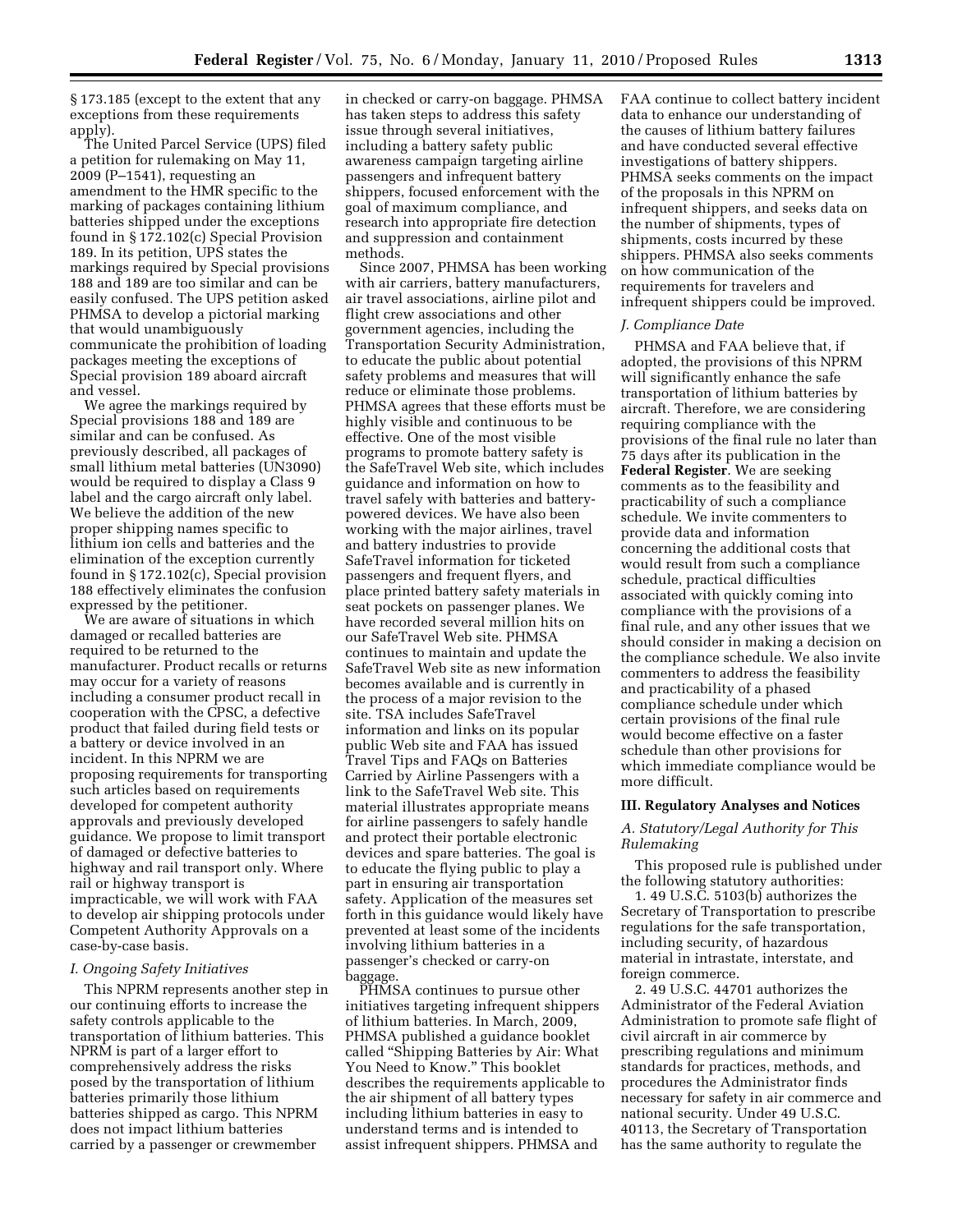transportation of hazardous materials by air, in carrying out § 44701, that he has under 49 U.S.C. 5103.

# *B. Executive Order 12866 and DOT Regulatory Policies and Procedures*

This proposed rule is a significant regulatory action under section 3(f) of Executive Order 12866 and, therefore, was formally reviewed by the Office of Management and Budget. This proposed rule also is a significant rule under the Regulatory Policies and Procedures of the Department of Transportation (44 FR 11034). The following sections address the costs and benefits of the measures adopted in this proposed rule.

In developing this NPRM, PHMSA considered several regulatory alternatives including (1) a do nothing approach, (2) imposing Class 9 requirements on all lithium battery shipments, (3) adopting the latest requirements of the ICAO Technical Instructions for all lithium battery shipments and (4) adopting certain provisions of options (2) and (3). In this NPRM we adopted alternative (4). This alternative combines many of the safety elements described in Alternative 2 while harmonizing with international regulatory standards to create a more complete regulatory solution. Under the proposed regulations, we will minimize the regulatory exceptions for lithium batteries transported by aircraft. Specifically, certain extremely small lithium batteries packed with or contained in equipment that do not pose an unreasonable risk in transport would not be subject to the HMR, and we would maintain an exception for specifically packaged lithium batteries transported by highway and rail only. All other lithium cells and batteries must be transported as fully regulated Class 9 material, and will be required to be packaged in combination packages. Each inner packaging must be packed into an outer package meeting the Packing Group II performance standard. This is expected to result in new costs associated with packaging, hazard communication, cargo stowage and training requirements. We expect two primary industry groups will be most directly affected by the proposals in this NPRM: (1) Manufacturers and distributors of all types of lithium batteries (including electronic device manufacturers); and (2) passenger and cargo air carriers. The costs of implementing the new rules come to approximately \$9.3 million for the first year; using a constant 7% discount, the 10-year projected costs for the proposed rule come to \$70.2 million. PHMSA invites commenters to address the assumptions in the regulatory

evaluation, and to provide supporting data related to battery shipments which would be covered by this proposal. Specifically, data on the size distribution, value distribution, end usage, and number of batteries by type of shipment and mode of transportation—as well as any other data that would assist in validating impact estimates for this proposal, including quantification of costs and how these costs would be distributed across the lithium battery supply chain. PHMSA also invites comments on the diversion of shipments from air to other modes of transportation (due to the proposed elimination of regulatory exceptions), including the impacts this diversion will have on cost and length of shipments, and the nature of these shipments that would be impacted. In addition to data related to quantification of costs, PHMSA invites comments and data related to the quantification of risk, and risk-reduction benefits.

The regulatory evaluation does not include costs associated with handling charges that are sometimes imposed by air carriers on hazardous materials shipments. PHMSA believes the net cost of the handling fee is zero; cash is transferred from one affected industry group—shippers—to another industry group—carriers. The shipper incurs the surcharge to compensate the carrier for the enhanced service involved with transporting a hazardous materials package. Moreover, the dynamics of this market make it difficult to conclude that *shipping* costs will rise, fall, or remain relatively steady. Some high volume shippers may negotiate a reduced surcharge with air carriers. Some shippers may decide to switch to another mode. Rail and highway transport is less expensive than air transport, although both require more time in transit. If a shipper chose a different transport mode, the net effect would be that the shipper or consignee would be required to maintain an increase in inventory (and related costs) to replace the product in transit, offsetting to some extent the savings realized by using the less expensive mode. In this NPRM PHMSA specifically invites commenters to address the economic impact of surcharges and other fees associated with the handling of hazardous materials including how the fees are determined.

The principal anticipated benefits associated with this proposed rule are a reduction in the risk of an aircraft cargo compartment fire that involves lithium batteries becoming a catastrophic fire that can threaten the entire aircraft. While the risk of this type of incident

is small, PHMSA has determined that, if adopted, the proposals in this NRPM will generate benefits for system users by reducing that risk. Our data shows an average of about three lithium battery incidents aboard aircraft per year. The total costs of an incident can vary greatly, from under \$500 for a minor incident to hundreds of millions of dollars should an incident result in the loss of an aircraft and cargo. To calculate benefits we assumed that under the current regulations and battery-market growth trends, we will observe approximately three incidents per year and assume the average loss of \$4.4 million per incident. We anticipate benefits to be approximately \$13.2 million per year. Starting with 2008, the annual cost of \$9.3 million and benefit of \$13.2 million have been discounted at a 7% annual rate to project a total cost of \$70.2 million and total benefit of \$99.2 million, for an overall benefit-cost ratio of 1.41, clearly demonstrating the utility of the proposed regulation. A regulatory evaluation is available for review in the public docket for this rulemaking.

#### *C. Executive Order 13132*

This proposed rule has been analyzed in accordance with the principles and criteria contained in Executive Order 13132 (''Federalism''). This proposed rule preempts State, local and Indian tribe requirements but does not impose any regulation that has substantial direct effects on the States, the relationship between the national government and the States, or the distribution of power and responsibilities among the various levels of government. Therefore, the consultation and funding requirements of Executive Order 13132 do not apply.

The Federal hazardous material transportation law, 49 U.S.C. 5101– 5128, contains an express preemption provision (49 U.S.C. 5125(b)) that preempts State, local and Indian tribe requirements on the following subjects:

(1) The designation, description, and classification of hazardous material;

(2) The packing, repacking, handling, labeling, marking, and placarding of hazardous material;

(3) The preparation, execution, and use of shipping documents related to hazardous material and requirements related to the number, contents, and placement of those documents;

(4) The written notification, recording, and reporting of the unintentional release in transportation of hazardous material; and

(5) The design, manufacture, fabrication, inspection, marking, maintenance, recondition, repair, or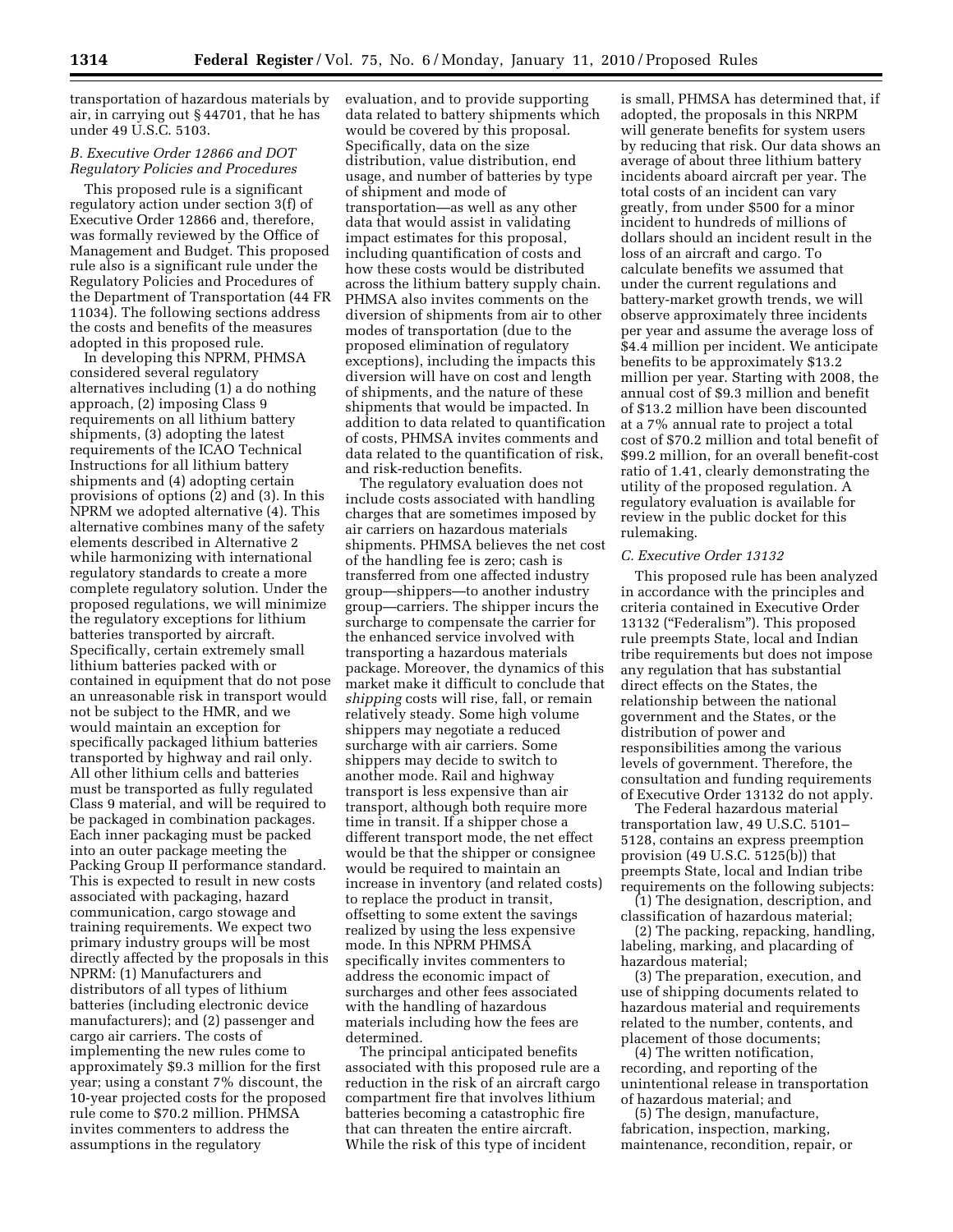testing of a packaging or container represented, marked, certified, or sold as qualified for use in transporting hazardous material in commerce.

This proposed rule addresses subject items (1), (2), (3), and (5) above and preempts State, local, and Indian tribe requirements not meeting the ''substantively the same'' standard.

# *D. Executive Order 13175*

This proposed rule was analyzed in accordance with the principles and criteria contained in Executive Order 13175 (''Consultation and Coordination with Indian Tribal Governments''). Because this proposed rule does not have tribal implications and does not impose substantial direct compliance costs, the funding and consultation requirements of Executive Order 13175 do not apply.

## *E. Regulatory Flexibility Act, Executive Order 13272, and DOT Procedures and Policies*

The Regulatory Flexibility Act (5 U.S.C. 601 *et seq.*) requires an agency to review regulations to assess their impact on small entities, unless the agency determines that a rule is not expected to have a significant impact on a substantial number of small entities. This NPRM proposes measures to enhance the safety in transportation of lithium batteries by ensuring that all lithium batteries are designed to withstand normal transportation conditions, packaged to reduce the possibility of damage that could lead to an incident, minimize the consequences of an incident and ensure packages of lithium batteries are accompanied by hazard information that ensures appropriate and careful handling by air carrier personnel and informs transport workers and emergency response personnel of actions to be taken in the event of an emergency.

Two types of businesses are likely to incur costs associated with compliance with the provisions of this NPRM manufacturers and distributors of lithium batteries and manufacturers of equipment using lithium batteries. Unless alternative definitions have been established by the agency in consultation with the Small Business Administration (SBA), the definition of ''small business'' has the same meaning as under the Small Business Act. Since no such special definition has been established, we employ the thresholds published by SBA for industries subject to the HMR. For this analysis, we identified 60 small businesses that manufacture and/or distribute lithium metal or lithium-ion batteries or cells and are potentially affected by the

NPRM. Additionally, we identified 2,179 businesses that manufacture or distribute electronics shipped with lithium metal or lithium-ion batteries.

The compliance costs to small businesses subject to the provisions in the NPRM are costs primarily related to packaging for lithium battery shipments. As detailed in the regulatory evaluation, incremental costs are expected to range from \$0.02 to \$0.09 per cell for those shipments that are currently excepted from specification packaging requirements. We estimate that small businesses will make 69,876 shipments per year for which more robust packaging will be required; each shipment will average about 200 cells. Using the mid-range incremental packaging cost estimate of \$0.04 per cell, a small business will incur an incremental cost of about \$8 per shipment. The total incremental packaging cost is \$559,008 per year or about \$250 per small entity per year.

Small entities will also incur increased costs related to training. These costs are estimated to total \$98 per small entity per year.

We have prepared and placed in the docket a regulatory impact analysis (RIA) addressing the economic impact of this rule. The RIA includes qualitative discussions and quantitative measurements of costs related to implementation of this rule.

Based on this analysis, I certify that the provisions of this NPRM, if adopted, would not have a significant impact on a substantial number of small entities.

#### *F. Paperwork Reduction Act*

PHMSA currently has an approved information collection under Office of Management and Budget (OMB) Control Number 2137–0034, ''Hazardous Materials Shipping Papers and Emergency Response Information'' with an expiration date of May 31, 2011. PHMSA believes this proposed rule will result in an increase in the annual burden of this information collection.

Under the Paperwork Reduction Act of 1995, no person is required to respond to a collection of information unless it is approved by OMB and displays a valid OMB control number. Section 1320.8(d), Title 5, Code of Federal Regulations requires that PHMSA provide interested members of the public and affected agencies an opportunity to comment on information collection and recordkeeping requests.

This notice identifies a revised information collection request that PHMSA will submit to OMB for approval based on the requirements in this proposed rule. PHMSA has developed burden estimates to reflect

changes in this proposed rule, and estimates the additional information collection and recordkeeping burden as proposed in this rule to be as follows: OMB Control No. 2137–0034:

| 5.131    |
|----------|
|          |
| 167.800  |
|          |
| 1.939    |
|          |
| \$48,480 |
|          |

PHMSA specifically requests comments on the information collection and recordkeeping burdens associated with developing, implementing, and maintaining these requirements for approval under this proposed rule.

Requests for a copy of this information collection should be directed to: Deborah Boothe or T. Glenn Foster, Office of Hazardous Materials Standards (PHH–10), Pipeline and Hazardous Materials Safety Administration, Room E24–426, 1200 New Jersey Ave., SE., Washington, DC 20590–0001, telephone (202) 366–8553.

# *G. Regulation Identifier Number (RIN)*

A regulation identifier number (RIN) is assigned to each regulatory action listed in the Unified Agenda of Federal Regulations. The Regulatory Information Service Center publishes the Unified Agenda in April and October of each year. The RIN contained in the heading of this document can be used to crossreference this action with the Unified Agenda.

### *H. Unfunded Mandates Reform Act*

This proposed rule does not impose unfunded mandates under the Unfunded Mandates Reform Act of 1995. It does not result in costs of \$141,300,000 or more, adjusted for inflation, to either State, local or tribal governments, in the aggregate, or to the private sector in any one year, and is the least burdensome alternative that achieves the objective of the rule.

### *I. Environmental Assessment*

The National Environmental Policy Act (NEPA), §§ 4321–4375, requires Federal agencies to analyze proposed actions to determine whether the action will have a significant impact on the human environment. The Council on Environmental Quality (CEQ) regulations order Federal agencies to conduct an environmental review considering (1) the need for the proposed action, (2) alternatives to the proposed action, (3) probable environmental impacts of the proposed action and alternatives, and (4) the agencies and persons consulted during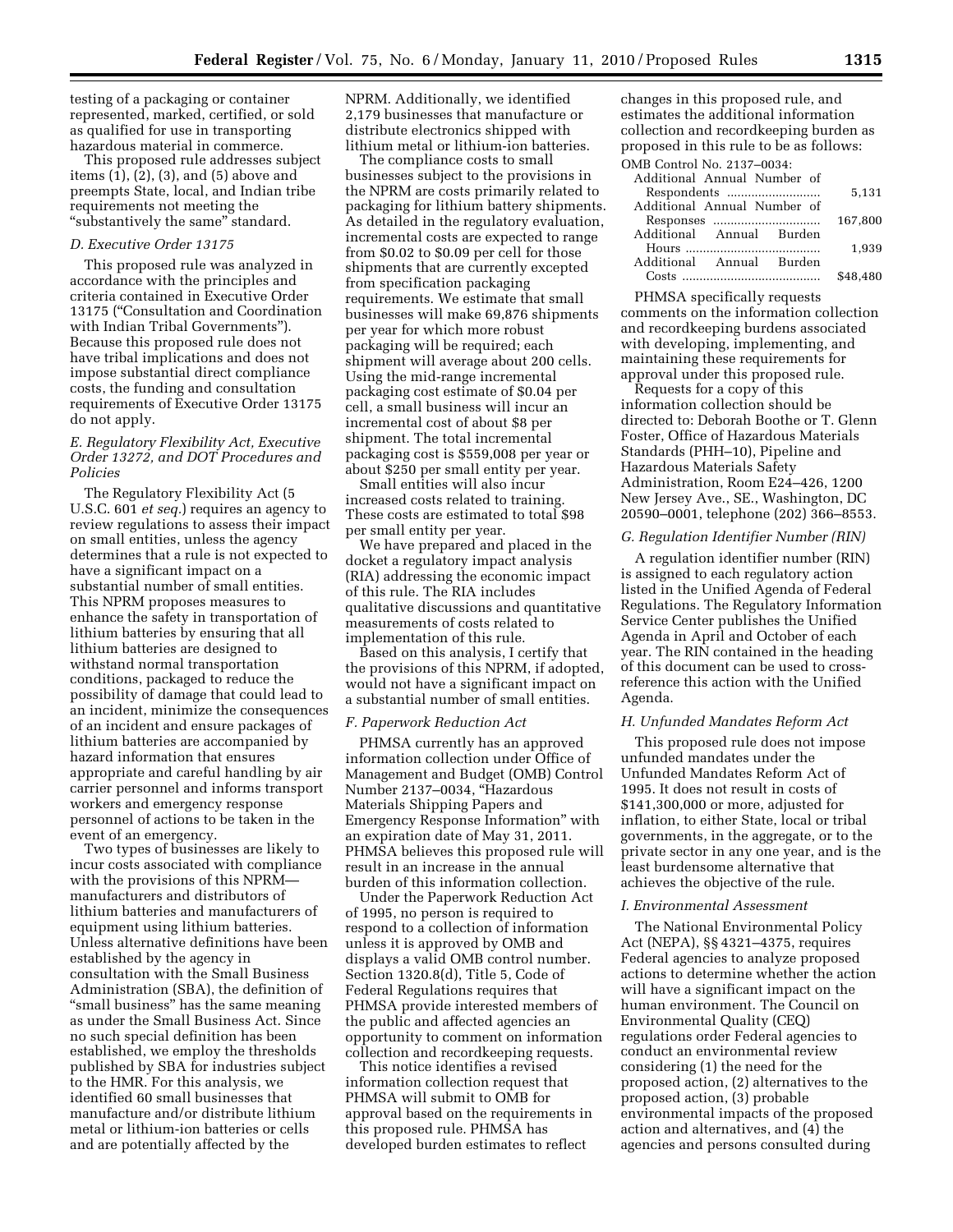the consideration process. 40 CFR  $§ 1508.9(b).$ 

*Purpose and Need.* As discussed elsewhere in this preamble, lithium batteries are potentially hazardous in transportation because they present both chemical (*e.g.,* flammable electrolytes) and electrical hazards. If not safely packaged and handled when transported, lithium batteries can become dangerous. Defective batteries or batteries which are misused, mishandled, or improperly packaged, improperly stored, or overcharged can overheat and ignite and, once ignited, fires can be especially difficult to extinguish. This NPRM proposes measures to enhance the safety in transportation of lithium batteries by ensuring that all lithium batteries are designed to withstand normal transportation conditions, packaged to reduce the possibility of damage that could lead to an incident, minimize the consequences of an incident and ensure packages of lithium batteries are accompanied by hazard information that ensures appropriate and careful handling by air carrier personnel and informs transport workers and emergency response personnel of actions to be taken in an emergency.

*Alternatives.* PHMSA considered the following alternatives:

### Alternative 1: Do Nothing

Under this alternative, the current regulatory scheme applicable to lithium batteries would continue in place. We rejected this alternative because newly identified safety risks would not be addressed.

Alternative 2: Impose Class 9 Requirements on All Lithium Battery Shipments

Under this alternative, we would eliminate the current regulatory exceptions for small lithium batteries and require their shipment as fully regulated Class 9 materials. The current packaging requirement for these excepted batteries (a package meeting the general packaging requirements of Subpart B of Part 173 and capable of withstanding 1.2 meter drop test in any orientation) would be replaced by a requirement to package the batteries in UN specification packaging conforming to the Packing Group II performance level. The current marking applicable to packages containing these excepted batteries would be replaced with a CLASS 9 label and proper shipping name, UN ID number mark, and the CARGO AIRCRAFT ONLY label, as

In addition, each shipment would be. accompanied by shipping papers and

emergency response information, documentation that is currently not required for excepted battery shipments. In addition, eliminating the regulatory exceptions would require notification to the pilot in command of the presence of lithium batteries, the number of packages, and their stowage location. Under this alternative, the ban on the transport of lithium metal batteries aboard passenger aircraft would continue. The maximum quantities that may be offered for transportation in one package aboard passenger and cargo only aircraft would remain unchanged at 5 kg and 35 kg respectively.

We rejected Alternative 2. While it would address many of the safety issues associated with the transportation of lithium batteries, Alternative 2 does not represent a comprehensive regulatory solution. Moreover, Alternative 2 does not address critical international harmonization issues.

# Alternative 3: Impose ICAO Requirements on All Lithium Battery Shipments

Under this alternative, PHMSA would amend the HMR to harmonize transportation requirements for lithium batteries with requirements in the ICAO Technical Instructions, as follows: (1) The current exception for small lithium batteries would be retained; (2) for excepted shipments, the watt-hour rating for the batteries would be marked on the outside case and the package would be required to have a new lithium battery handling label in place of the current mark; (3) package weight limitations applicable to different lithium battery types would be revised; and (4) for lithium metal batteries, each package would be allowed to contain up to 2.5 kg of net lithium content per package when surrounded by cushioning material and packaged in rigid metal outer packaging.

We rejected Alternative 3. Although it harmonizes the HMR with international requirements applicable to lithium batteries, it does not address safety issues associated with small batteries nor does it limit the weight of batteries that may be carried in inaccessible compartments on cargo aircraft. Our data and research suggest that the severity of a fire involving lithium batteries is proportional to the number of batteries involved in the fire.

Alternative 4: Adopt the Provisions in Both Alternatives 2 and 3

Under this alternative, PHMSA would adopt the new and revised regulatory provisions summarized in the discussion of Alternatives 2 and 3 above. In addition, we would adopt

requirements for the transport of recalled or defective batteries.

Alternative 4 is the selected alternative. This alternative combines many of the safety elements described in Alternative 2 while harmonizing with international regulatory standards to create a more complete regulatory solution. This alternative will minimize the regulatory exceptions for lithium batteries transported by aircraft. Specifically, with the exception of incident reporting requirements, certain extremely small lithium batteries packed with or contained in equipment that do not pose an unreasonable risk in transport would not be subject to the HMR, and we would maintain an exception for specifically packaged lithium batteries transported by highway and rail only. All other lithium batteries would be fully regulated Class 9 materials. These lithium batteries would be packed in UN specification packaging conforming to the Packing Group II performance level and appropriately marked and labeled consistent with Part 172. Each shipment of lithium batteries would be accompanied by shipping papers, emergency response information, and a notice to the pilot in command. Further, we would limit the manner in which lithium batteries may be stowed on cargo aircraft. Finally, under this alternative, the requirements applicable to lithium batteries would be harmonized with international standards to the extent possible consistent with our overall safety goals, thereby enhancing safety and facilitating transportation of these critical energy devices.

*Analysis of Environmental Impacts.*  Hazardous materials are substances that may pose a threat to public safety or the environment during transportation because of their physical, chemical, or nuclear properties. The hazardous material regulatory system is a risk management system that is preventionoriented and focused on identifying a safety hazard and reducing the probability and quantity of a hazardous material release. Hazardous materials are categorized by hazard analysis and experience into hazard classes and packing groups. The regulations require each shipper to classify a material in accordance with these hazard classes and packing groups; the process of classifying a hazardous material is itself a form of hazard analysis. Further, the regulations require the shipper to communicate the material's hazards through use of the hazard class, packing group, and proper shipping name on the shipping paper and the use of labels on packages and placards on transport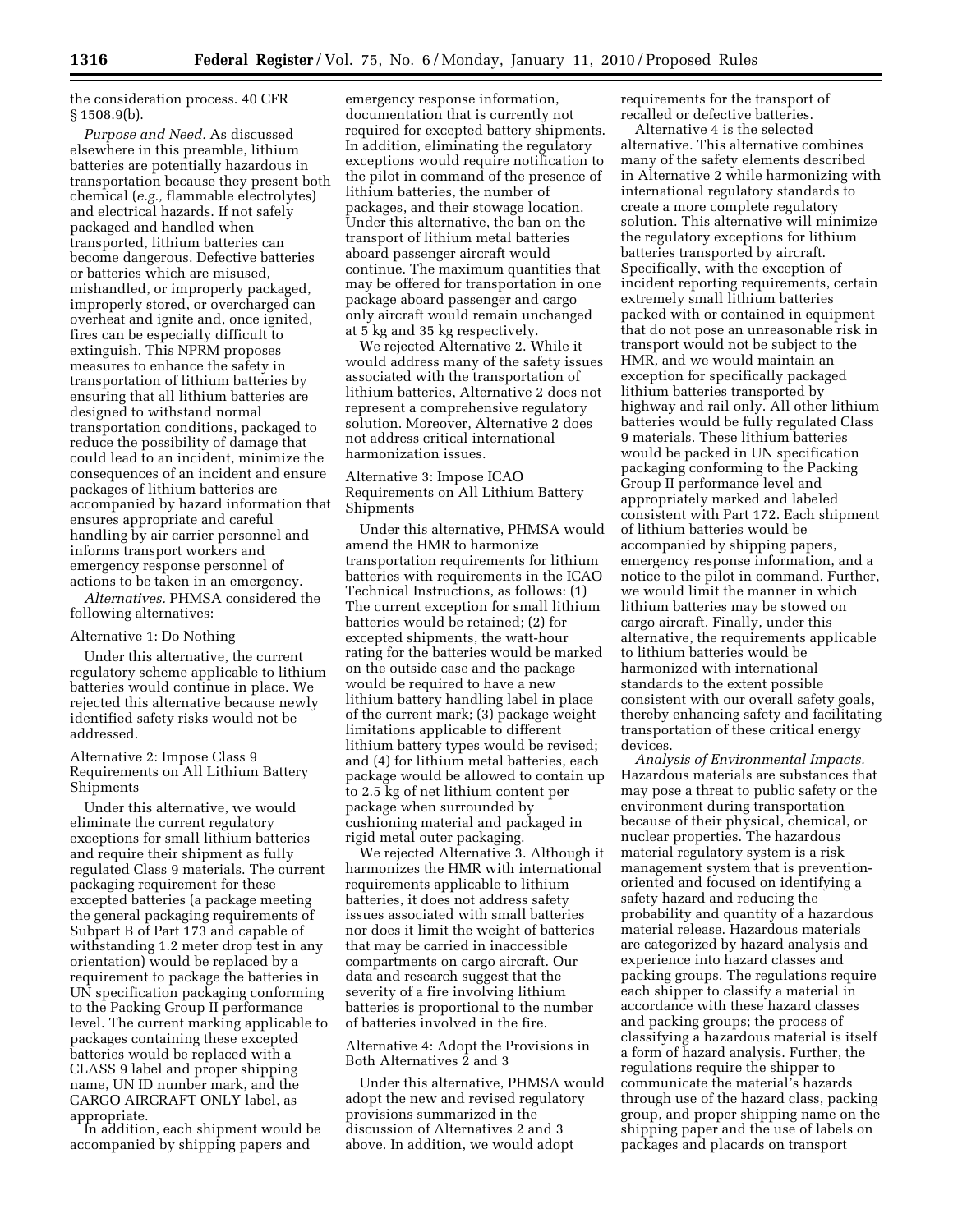vehicles. Thus the shipping paper, labels, and placards communicate the most significant findings of the shipper's hazard analysis. A hazardous material is assigned to one of three packing groups based upon its degree of hazard—from a high hazard Packing Group I to a low hazard Packing Group III material. The quality, damage resistance, and performance standards of the packaging in each packing group are appropriate for the hazards of the material transported.

Releases of hazardous materials, whether caused by accident or deliberate sabotage, can result in explosions or fires. Radioactive, toxic, infectious, or corrosive hazardous materials can have short- or long-term exposure effects on humans or the environment. Generally, however, the hazard class definitions are focused on the potential safety hazards associated with a given material or type of material rather than the environmental hazards of such materials.

Lithium is the lightest solid metal. It can be absorbed into the body by inhalation of its aerosol and by ingestion and is corrosive to the eyes, the skin and the respiratory tract. Lithium reacts violently with strong oxidants, acids and many compounds (hydrocarbons, halogens, halons, concrete, sand and asbestos) causing fire and explosion hazard. In addition, it reacts with water, forming highly flammable hydrogen gas and corrosive fumes of lithium hydroxide. Lithium hydroxide represents a potentially significant environmental hazard, particularly to water organisms. Lithium metal batteries contain no toxic metals.

Lithium ion batteries contain an ionic form of lithium but no lithium metal. Lithium ion batteries do not pose an environmental hazard and are safe for disposal in the normal municipal waste stream. While other types of batteries include toxic metals such as cadmium, the metals in lithium ion batteries cobalt, copper, nickel and iron—are considered safe for landfills or incinerators.

The measures proposed in this NPRM will reduce the risks to people and the environment posed during transportation of lithium metal and lithium ion batteries by ensuring that the batteries will withstand conditions normally encountered in transportation; packaged to reduce the possibility of damage that could lead to an incident and minimize the consequences of an

incident; and ensure packages of lithium batteries are accompanied by hazard information that ensures appropriate and careful handling by air carrier personnel and informs transport workers and emergency response personnel of actions to be taken in an emergency.

Lithium batteries are a key part of strategies to develop greener technologies to power many different applications from automobiles to cell phones and computers. The measures proposed in this NPRM will facilitate the safe transportation of lithium metal and lithium ion batteries across national boundaries, thereby supporting more widespread use of these batteries as alternatives to other types of energy sources that have adverse environmental impacts. We have preliminarily concluded that there are no significant environmental impacts associated with proposed amendments in this final rule.

*Consultation and Public Comment.*  We invite commenters to address the potential environmental impacts of the proposals in this NRPM.

### *J. Privacy Act*

Anyone is able to search the electronic form of any written communications and comments received into any of our dockets by the name of the individual submitting the document (or signing the document, if submitted on behalf of an association, business, labor union, etc.). You may review DOT's complete Privacy Act Statement in the **Federal Register**  published on April 11, 2000 (Volume 65, Number 70; Pages 19477–78) or you may visit *http://www.regulations.gov/ search/footer/privacyanduse.jsp.* 

### *K. International Trade Analysis*

The Trade Agreements Act of 1979 (Pub. L. 96–39), as amended by the Uruguay Round Agreements Act (Pub. L. 103–465), prohibits Federal agencies from establishing any standards or engaging in related activities that create unnecessary obstacles to the foreign commerce of the United States. For purposes of these requirements, Federal agencies may participate in the establishment of international standards, so long as the standards have a legitimate domestic objective, such as providing for safety, and do not operate to exclude imports that meet this objective. The statute also requires consideration of international standards and, where appropriate, that they be the

basis for U.S. standards. PHMSA participates in the establishment of international standards to protect the safety of the American public, and we have assessed the effects of the proposed rule to ensure that it does not exclude imports that meet this objective. Accordingly, this rulemaking is consistent with PHMSA's obligations under the Trade Agreement Act, as amended.

#### **List of Subjects**

#### *49 CFR Part 171*

Exports, Hazardous materials transportation, Hazardous waste, Imports, Incorporation by reference, Reporting and recordkeeping requirements.

# *49 CFR Part 172*

Education, Hazardous materials transportation, Hazardous waste, Incorporation by reference, Labeling, Markings, Packaging and containers, Reporting and recordkeeping requirements.

#### *49 CFR Part 173*

Hazardous materials transportation, Packaging and containers, Radioactive materials, Reporting and recordkeeping requirements, Uranium.

# *49 CFR Part 175*

Air carriers, Hazardous materials transportation, Radioactive materials, Reporting and recordkeeping requirements.

In consideration of the foregoing, we propose to amend 49 CFR Chapter I as follows:

# **PART 171—GENERAL INFORMATION, REGULATIONS, AND DEFINITIONS**

1. The authority citation for part 171 continues to read as follows:

**Authority:** 49 U.S.C. 5101–5128, 44701; 49 CFR 1.45 and 1.53; Pub. L. 101–410 section 4 (28 U.S.C. 2641 note); Pub. L. 104–134, section 31001.

2. In § 171.7, in the paragraph (a)(3) table, the entry ''UN Recommendations on the Transport of Dangerous Goods, Manual of Tests and Criteria, Fourth revised edition, (2003), and Addendum 2, (2004)'' is revised to read as follows:

### **§ 171.7 Reference material.**

# $(a) * * * *$

(3) *Table of material incorporated by reference.* \* \* \*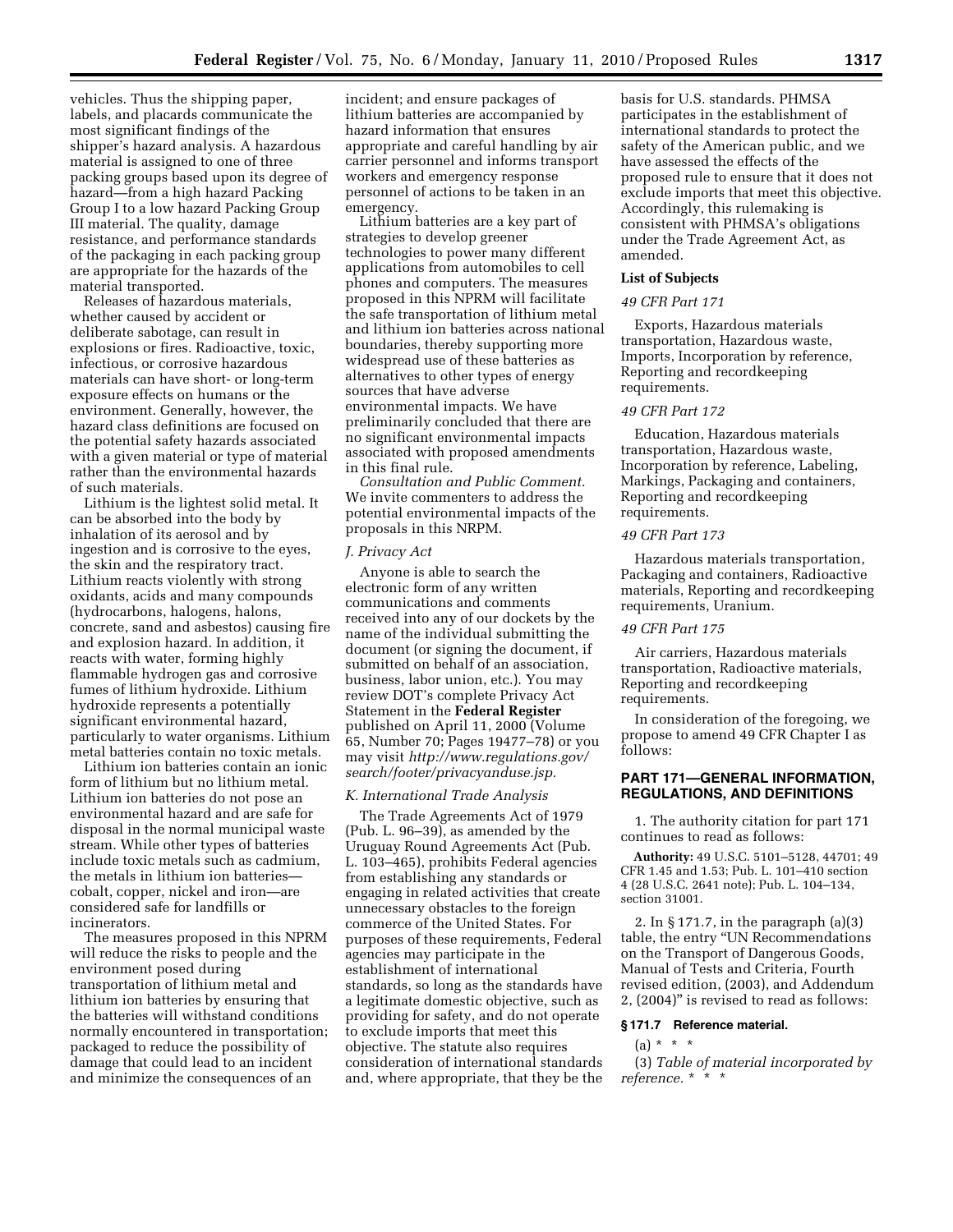| Source and name of material<br>49 CFR reference |                                                      |                                                                                                                                   |  |  |                                                                    |  |
|-------------------------------------------------|------------------------------------------------------|-----------------------------------------------------------------------------------------------------------------------------------|--|--|--------------------------------------------------------------------|--|
|                                                 |                                                      |                                                                                                                                   |  |  |                                                                    |  |
|                                                 |                                                      |                                                                                                                                   |  |  |                                                                    |  |
|                                                 |                                                      |                                                                                                                                   |  |  |                                                                    |  |
|                                                 |                                                      | UN Recommendations on the Transport of Dangerous Goods Manual 172.102; 173.21; 173.56; 173.57; 173.58; 173.115; 173.124; 173.125; |  |  |                                                                    |  |
|                                                 | of Tests and Criteria, Fifth revised edition (2009). |                                                                                                                                   |  |  | 173.127; 173.128; 173.137; 173.185; Part 173, appendix H; 178.274. |  |

\* \* \* \* \* \* \* \* \* \* \* \* \* \* \*

3. In § 171.8:

1. The definition for ''Equivalent lithium content'' is removed.

2. The definitions for ''Lithium cell or battery", "Lithium ion cell or battery", ''Lithium metal cell or battery'', ''Short circuit'' and ''Watt-hour'' are added in appropriate alphabetical order.

3. The definitions for ''Aggregate lithium content" and "Lithium content" are revised.

The additions and revisions, in appropriate alphabetic order, read as follows:

### **§ 171.8 Definitions and abbreviations.**

\* \* \* \* \*

*Aggregate lithium content* means the sum of the grams of lithium content contained by the cells comprising a battery.

\* \* \* \* \*

*Lithium cell or battery* refers to a family of cells and batteries with different chemistries comprising many types of cathodes and electrolytes. A lithium cell is a single encased exhibits a voltage differential across its two terminals. A lithium battery consists of multiple lithium cells electrically connected together fitted with devices necessary for use, for example, case, terminals, markings and protective devices. For the purposes of this subchapter, units that are commonly referred to as ''battery packs'' or ''battery modules'' or ''battery assemblies'' having the primary function of providing a source of power to another piece of equipment are treated as batteries.

*Lithium content* means

(1) For a lithium metal or lithium alloy cell the mass in grams of lithium or lithium alloy in the anode, and

(2) For a lithium metal or lithium alloy battery, the sum of the grams of lithium content contained in the component cells of the battery.

(3) For a lithium ion cell or battery, see the definition for ''Watt-hour''.

*Lithium-ion cell or battery* means a rechargeable electrochemical cell or battery in which the positive and negative electrodes are both lithium compounds constructed with no metallic lithium in either electrode. A lithium ion polymer cell or battery that uses lithium-ion chemistries, as

described herein, is regulated as a lithium-ion cell or battery.

*Lithium metal cell or battery* means an electrochemical cell or battery utilizing lithium metal or lithium alloys as the anode.

\* \* \* \* \*

\* \* \* \* \*

\* \* \* \* \*

*Short circuit* means a direct connection between positive and negative terminals of a cell or battery that provides a virtual zero resistance path for current flow.

*Watt-hour* means a unit of energy equivalent to one watt (1 W) of work acting for one hour (1 h) of time and is expressed as (Wh). The Watt-hour rating of a lithium ion cell or battery is determined by multiplying a cell or battery's rated capacity in amperehours, by its nominal voltage. Therefore, Watt-hour (Wh) = ampere-hour (Ah)  $\times$ volts (V).

4. In § 171.12, paragraphs (a)(6) is revised to read as follows:

#### **§ 171.12 North American shipments.**

 $(a) * * * *$ 

(6) *Lithium cells and batteries.*  Lithium cells and batteries must be offered for transport and transported in accordance with the provisions of this subchapter. Lithium metal cells and batteries (UN3090) are forbidden for transport aboard passenger-carrying aircraft.

(i) The provisions of this paragraph (a)(6) do not apply to packages that contain 5 kg (11 pounds) net weight or less lithium metal cells or batteries that are contained in or packed with equipment (UN3091).

(ii) Lithium cells and batteries with a lithium content of not more than 0.3 grams or a watt-hour rating of not more than 3.7 Wh packed with or contained in equipment are not subject to any other requirements of this subchapter except for the requirements in §§ 171.15 and 171.16 applicable to the reporting of incidents.

\* \* \* \* \*

5. Section 171.21(a) is revised to read as follows:

### **§ 171.21 Assistance in investigations and special studies.**

(a) A person reporting an incident under the provisions of § 171.15 or § 171.16 must:

(1) Give an authorized representative of the Federal, State or local government agency reasonable assistance in the investigation of the incident; (*i.e.*  making all records and information pertaining to the incident available or assisting in the transportation of the evidence upon request).

(2) Give an authorized representative or special agent of the Department of Transportation reasonable assistance in the investigation of the incident; and

(3) Upon request, provide an authorized representative or special agent of the Department of Transportation reasonable access to the damaged package or article, if available. \* \* \* \* \*

6. In § 171.24, paragraphs (d)(1)(ii) and (d)(1)(iii) are revised to read as follows:

**§ 171.24 Additional requirements for the use of the ICAO Technical Instructions.** 

- $\star$   $\star$   $\star$
- (d) \* \* \*  $(1)^{\star}$  \* \*

(ii) *Lithium cells and batteries.* The following conditions and limitations apply to lithium batteries and cells:

(A) Lithium cells and batteries meeting the provisions found in Section II of Packing Instructions 965 through 970 must be offered for transportation and transported in accordance with the provisions of this subchapter;

(B) Lithium metal cells and batteries (UN3090) are forbidden for transport aboard passenger-carrying aircraft.

(*1*) The provisions of this paragraph do not apply to packages that contain 5 kg (11 pounds) net weight or less lithium metal cells or batteries that are contained in or packed with equipment (UN3091); and

(*2*) Lithium cells and batteries of a design type proven to meet the criteria of Class 9 in Subsection 38.3 of the UN Manual of Tests and Criteria with a lithium content of not more than 0.3 grams or a watt-hour rating of not more than 3.7 Wh packed with or contained in equipment are not subject to any other requirements of this subchapter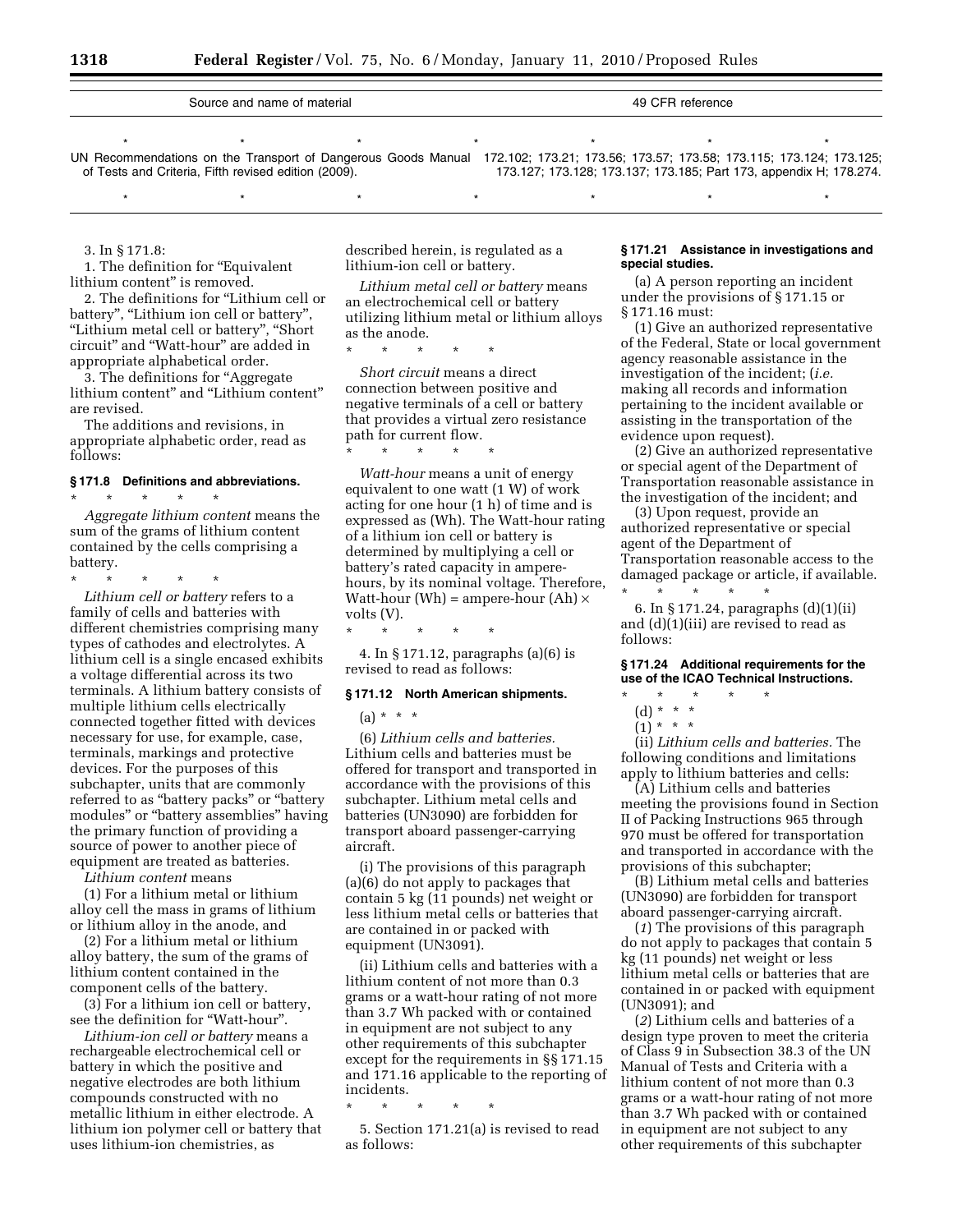except for the requirements in §§ 171.15 and 171.16 applicable to the reporting of incidents.

(iii) *Pre-production prototype lithium cells and batteries.* Pre-production cells and batteries must be approved by the Associate Administrator prior to transportation aboard cargo aircraft.

# \* \* \* \* \*

7. In § 171.25, paragraph (b)(3) is revised to read as follows:

# **§ 171.25 Additional requirements for the use of the IMDG Code.**

- \* \* \* \* \*
	- (b) \* \* \*

(3) Lithium cells and batteries—

(i) Transported in accordance with Special Provision 188 of the IMDG Code may be offered for transportation and transported by highway, rail or vessel

only. Additionally, each package must be marked ''LITHIUM BATTERIES— FORBIDDEN FOR TRANSPORT ABOARD AIRCRAFT'' on a background of contrasting color. The marking must be durable, legible and of such a size relative to the package as to be readily visible.

(ii) Lithium cells and batteries of a design type proven to meet the criteria of Class 9 in Subsection 38.3 of the UN Manual of Tests and Criteria with a lithium content of not more than 0.3 grams or a watt-hour rating of not more than 3.7 Wh packed with or contained in equipment are not subject to any other requirements of the subchapter except for the requirements in §§ 171.15 and 171.16 applicable to the reporting of incidents.

\* \* \* \* \*

# **PART 172—HAZARDOUS MATERIALS TABLE, SPECIAL PROVISIONS, HAZARDOUS MATERIALS COMMUNICATIONS, EMERGENCY RESPONSE INFORMATION, AND TRAINING REQUIREMENTS**

8. The authority citation for part 172 continues to read as follows:

**Authority:** 49 U.S.C. 5101–5128, 44701; 49 CFR 1.45 and 1.53.

9. In § 172.101, the Hazardous Materials Table is amended by removing and adding entries in the appropriate alphabetical sequence, to read as follows:

**BILLING CODE 4910–60–P**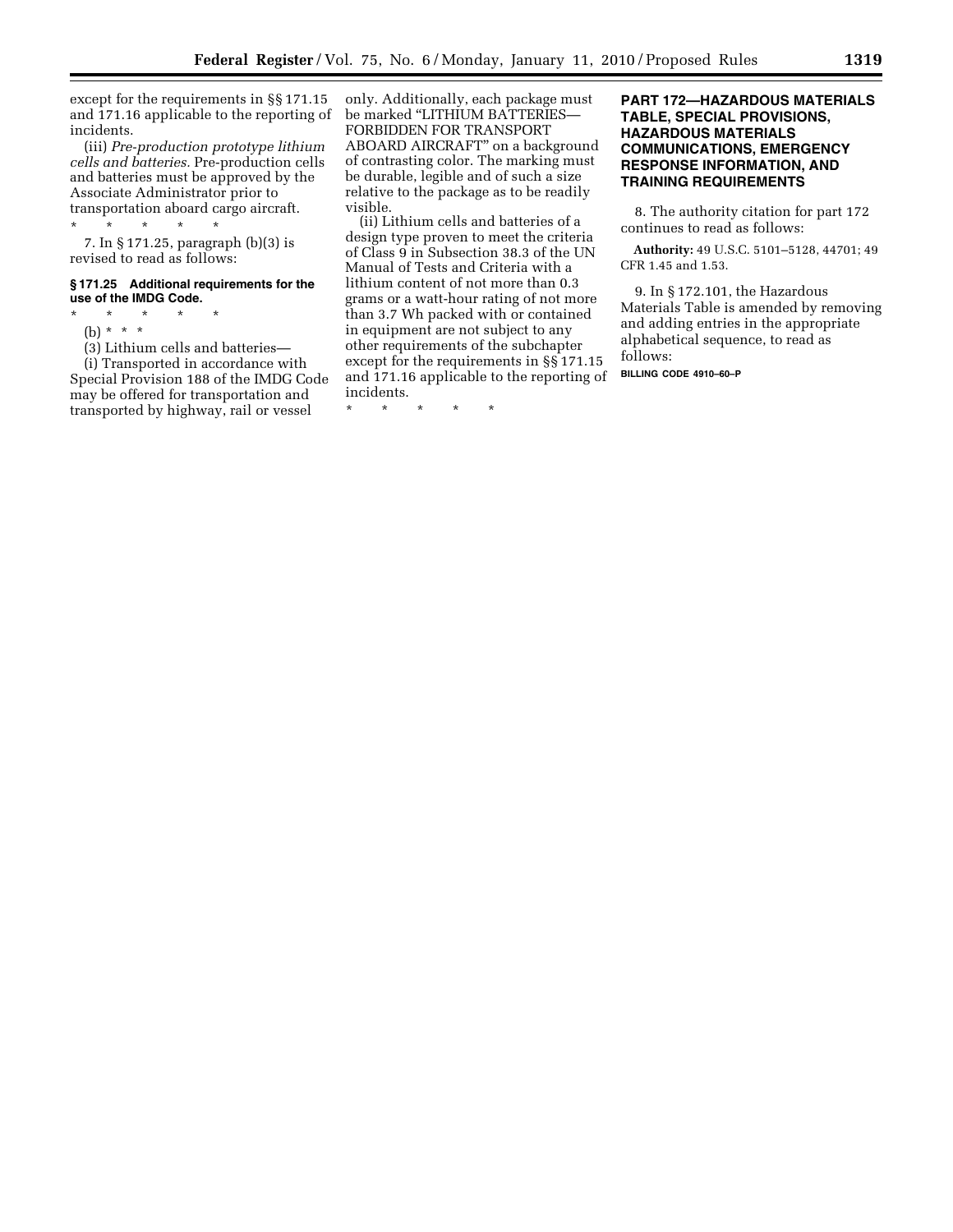▀

| Other<br>Vessel stow-<br>$\widehat{=}$<br>age                                                                        | (10B)                  |          |           |                                                     |                                                      |                                           | ₩             | ÷          |                                                                                                         |                                                                     |
|----------------------------------------------------------------------------------------------------------------------|------------------------|----------|-----------|-----------------------------------------------------|------------------------------------------------------|-------------------------------------------|---------------|------------|---------------------------------------------------------------------------------------------------------|---------------------------------------------------------------------|
| Loca-<br>tion                                                                                                        | (10A)                  |          |           | ≺                                                   | ≺                                                    | ⋖                                         |               |            | ≺                                                                                                       | ⋖                                                                   |
| Cargo air-<br>craft only                                                                                             | (9B)                   |          | $\bullet$ | 35 kg                                               | 35 kg gross                                          | 35 kg gross                               | ×             | ۰          | 35 kg                                                                                                   | 35 kg gross                                                         |
| (see §§ 173.27 and 175.75)<br>Quantity limitations<br>$\widehat{\mathfrak{G}}$<br>aircraft/rail<br>Passenger<br>(9A) |                        |          |           | See A101,<br>A104                                   | See A101,<br>A103                                    | $\frac{\text{Set A100}}{\text{Set A100}}$ |               |            | 5 kg                                                                                                    | 5 kg gross                                                          |
| Bulk                                                                                                                 | $\circledS$            |          | ×         | None                                                | None                                                 | None                                      | Ħ             | ×          | None                                                                                                    | None                                                                |
| Non-bulk<br>Packaging<br>(§ 173.***)<br>$\circledast$                                                                | (8B)                   |          |           | 185                                                 | 185                                                  | 185                                       |               |            | 185                                                                                                     | 185                                                                 |
| Exceptions                                                                                                           | (8A)                   |          | ٠         | 185                                                 | 185                                                  | 185                                       | ×             | ×          | 185                                                                                                     | 185                                                                 |
| provisions<br>Special                                                                                                | $\epsilon$             |          |           | A54, A55,<br>A101,<br>189, 190,<br>29, 188,<br>A104 | A54, A55,<br>A101,<br>A103<br>189, 190,<br>29, 188,  | A54, A55,<br>29, 188, 189, 190,<br>A100   |               |            |                                                                                                         |                                                                     |
| Label<br>codes                                                                                                       | $\widehat{\mathbf{e}}$ |          | $\bullet$ | ۰                                                   | ò                                                    | ٩                                         | $\frac{1}{2}$ | ×          | õ                                                                                                       | ç                                                                   |
| P.                                                                                                                   | $\odot$                |          |           | $\equiv$                                            | $\equiv$                                             | $\equiv$                                  |               |            | ≔                                                                                                       | $\equiv$                                                            |
| Identification<br>numbers                                                                                            | $\widehat{\mathbf{t}}$ |          | $\bullet$ | UN3091                                              | UN3091                                               | <b>UN3090</b>                             | ×             | ×          | UN3481                                                                                                  | UN3480                                                              |
| division<br>class or<br>Hazard                                                                                       | ල                      |          |           | $\sigma$                                            | ó                                                    | ó                                         |               |            | o                                                                                                       | $\sigma$                                                            |
| Hazardous materials<br>descriptions and<br>proper shipping<br>names                                                  | $\mathfrak{D}$         | [REMOVE] |           | Lithium batteries,<br>contained in<br>equipment     | <b>Lithium</b> batteries<br>packed with<br>equipment | Lithium battery                           | ×             | ×<br>[ADD] | Lithium ion batteries<br>equipment including<br>lithium ion polymer<br>contained in<br><b>batteries</b> | including lithium ion<br>Lithium ion batteries<br>polymer batteries |
| Symbols                                                                                                              | $\in$                  |          |           |                                                     |                                                      |                                           |               |            |                                                                                                         |                                                                     |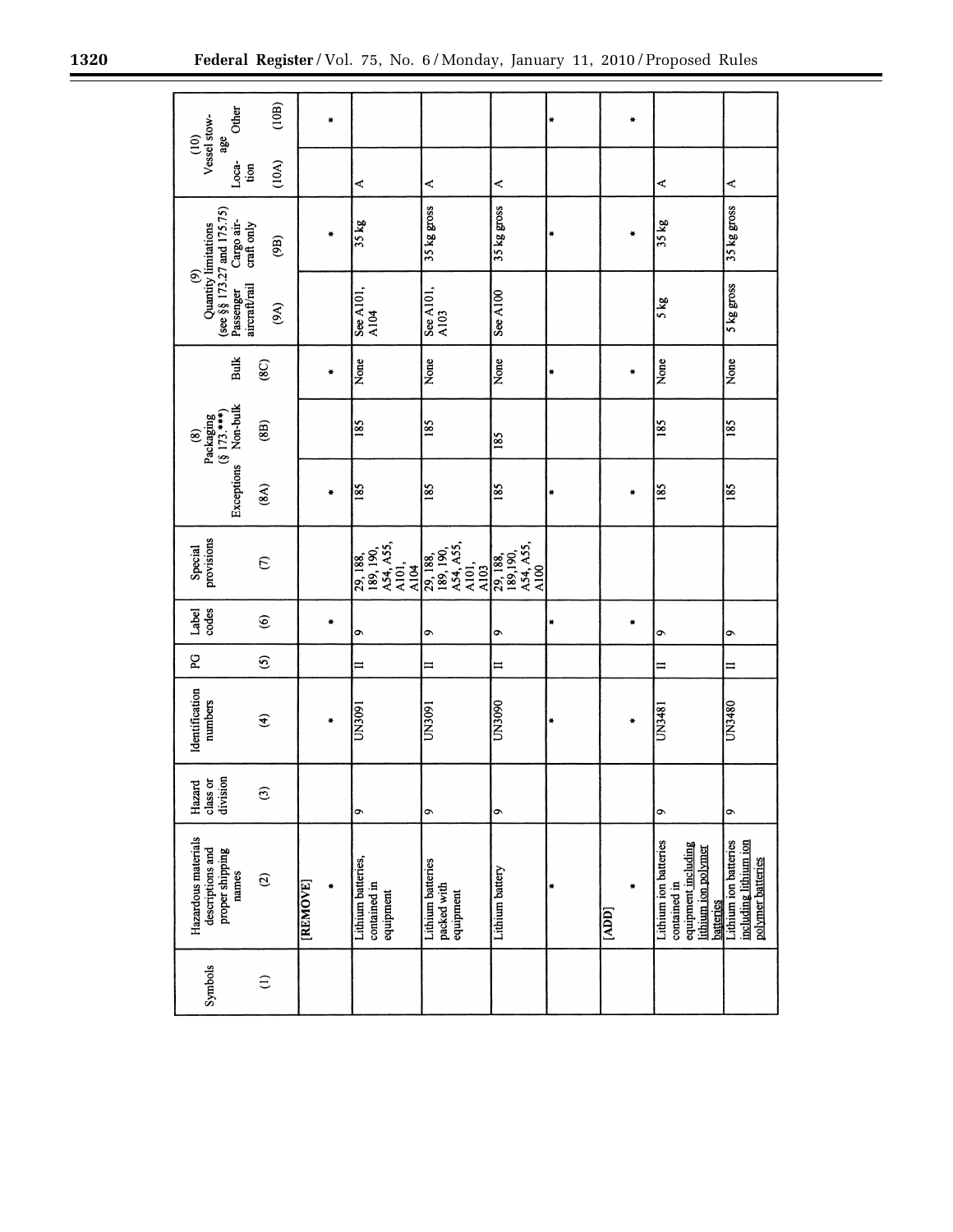| ≺                                                                                                      | ⋖                                       | ≺                                                                                                                                     | ⋖                                                                                              |  |
|--------------------------------------------------------------------------------------------------------|-----------------------------------------|---------------------------------------------------------------------------------------------------------------------------------------|------------------------------------------------------------------------------------------------|--|
| 35 kg                                                                                                  | 35 kg                                   | 35 kg gross                                                                                                                           | 35 kg                                                                                          |  |
| 5 kg                                                                                                   | 5 kg                                    | Forbidden                                                                                                                             | 5 kg                                                                                           |  |
| None                                                                                                   | None                                    | None                                                                                                                                  | None                                                                                           |  |
| 185                                                                                                    | 185                                     | 185                                                                                                                                   | 185                                                                                            |  |
| 185                                                                                                    | 185                                     | 185                                                                                                                                   | 185                                                                                            |  |
|                                                                                                        |                                         |                                                                                                                                       |                                                                                                |  |
|                                                                                                        | o                                       | o                                                                                                                                     | σ                                                                                              |  |
| $\begin{array}{ c c c c }\n\hline\n\text{II} & \text{I} & \text{9}\n\end{array}$                       |                                         |                                                                                                                                       |                                                                                                |  |
| UN3481                                                                                                 | UN3091                                  | UN3090                                                                                                                                | UN3091                                                                                         |  |
| $\bullet$                                                                                              | σ                                       | o                                                                                                                                     | σ                                                                                              |  |
| Lithium ion batteries<br>packed with<br>equipment <u>including</u><br>lithium ion polymer<br>batteries | Lithium metal<br>batteries contained in | equipment <u>including</u><br><u>lithium alloy batteries</u><br>Lithium metal<br>batteries <u>including</u><br>ithium alloy batteries | batteries packed with<br>equipment <u>including</u><br>lithium alloy batteries<br>ithium metal |  |
|                                                                                                        |                                         |                                                                                                                                       |                                                                                                |  |

**BILLING CODE 4910–60–C** 

# **§ 172.102 Special Provisions**

10. In § 172.102, in paragraph (c)(1), Special Provisions 134 and 157 are revised; Special Provisions 29, 188, 189, and 190 are removed; and in paragraph

(c)(2), Special Provisions A54, A55, A100, A101, A103, and A104 are removed.

The revisions read as follows:

# **§ 172.102 Special provisions.**

\* \* \* \* \*

(c) \* \* \* (1) \* \* \*

*Code/Special Provisions* 

\* \* \* \* \* 134 This entry only applies to vehicles, machinery and equipment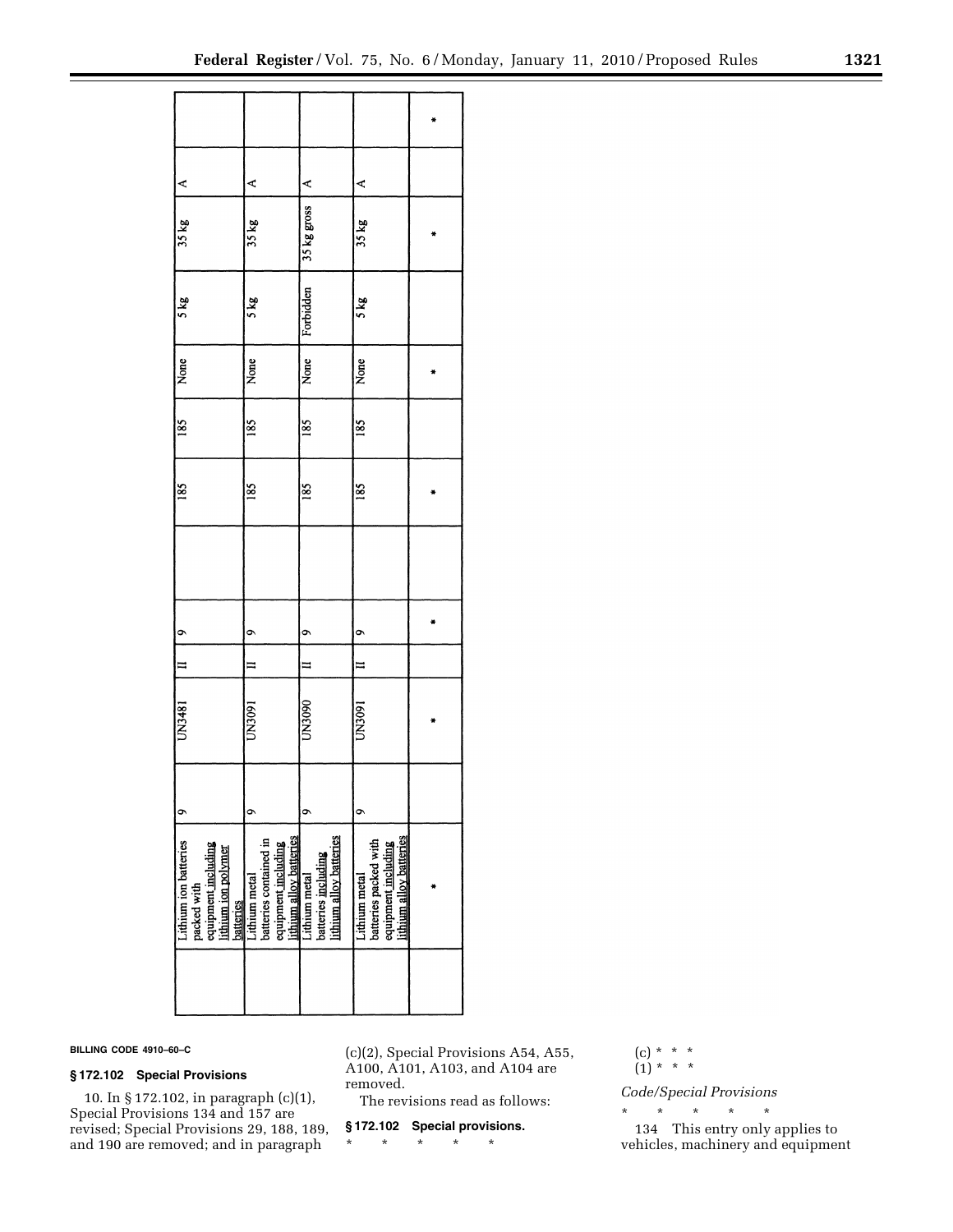powered by wet batteries, sodium batteries, or lithium batteries that are transported with these batteries installed. Examples of such items are electrically-powered cars, lawn mowers, wheelchairs, and other mobility aids. Self-propelled vehicles that also contain an internal combustion engine must be consigned under the entry ''Vehicle, flammable gas powered" or "Vehicle, flammable liquid powered'', as appropriate.

\* \* \* \* \* 157 This entry includes hybrid electric vehicles powered by both an internal combustion engine and wet, sodium or lithium batteries installed. Vehicles containing an internal combustion engine must be consigned under the entry ''Vehicle, flammable gas powered" or "Vehicle, flammable liquid powered'', as appropriate.

\* \* \* \* \*

# **PART 173—SHIPPERS—GENERAL REQUIREMENTS FOR SHIPMENTS AND PACKAGINGS**

11. The authority citation for part 173 continues to read as follows:

**Authority:** 49 U.S.C. 5101–5128, 44701; 49 CFR 1.45 and 1.53.

12. Section 173.185 is revised to read as follows:

### **§ 173.185 Lithium cells and batteries.**

*Lithium cell and battery.* A lithium cell or battery must be transported only under the following conditions:

(a) *General Requirements.* (1) Each lithium cell or battery must:

(i) Be of a design type proven to meet the criteria of Class 9 in Sub-section 38.3 of the UN Manual of Tests and Criteria (IBR; see § 171.7 of this subchapter).

(A) A lithium cell or battery that differs from a tested design type would be considered a new design type and would be required to be retested:

(*1*) A change of 0.1 grams or 5% by mass to the cathode, to the anode, or to the electrolyte; or for rechargeable batteries a change in the nominal energy in watt-hours or an increase in the nominal voltage of more than 5%; or

(*2*) A change that would materially affect the test results would be considered a new design type;

Note to paragraph (a)(1)(i)(A): The type of change that might be considered to differ from a tested type, such that it might lead to failure of any of the tests, may include but is not limited to:

- —A change in the material of the anode, the cathode, the separator, or the electrolyte;
- —A change of protective devices, including hardware and software;
- —A change of safety design in cells or batteries, such as a venting valve; —A change in the number of component
- cells; —A change in connecting mode of
- component cells.

(B) Each person who manufactures lithium cells or batteries must maintain a record of satisfactory completion of these tests prior to offering the cell or battery for transport and must make this record available, upon request, to an authorized official of a Federal, State, or local government agency at reasonable times and locations. Each person who manufactures lithium cells or batteries must retain this record for as long as that lithium battery design type is offered for transportation and for one year thereafter.

(ii) Incorporate a safety venting device or otherwise be designed in a manner that will preclude a violent rupture under conditions normally incident to transportation.

(iii) Be equipped with an effective means to prevent dangerous reverse current flow (*e.g.,* diodes, fuses, etc.) if a battery contains cells or a series of cells that are connected in parallel; and

(iv) Be equipped with an effective means of preventing external short circuits and the evolution of a dangerous amount of heat (*i.e.* an amount of heat sufficient to be dangerous to packaging or personal safety to include charring, melting or scorching of packaging, or other evidence).

(2) *Packaging.* Lithium cells and batteries must be packaged as follows:

(i) Lithium cells or batteries, including lithium cells or batteries packed with or contained in equipment, must be packaged in a manner to prevent short-circuiting, generation of sparks, or a dangerous quantity of heat. Examples of acceptable packaging methods include but are not limited to the following: Packaging each battery or each battery powered device in fully enclosed inner packagings made of nonconductive material; separating batteries and battery powered devices in a manner to prevent contact with other batteries, devices, or conductive materials (*e.g.,* metal) in the packagings; ensuring exposed terminals are protected with non-conductive caps, non-conductive tape; or other appropriate means; and

(ii) Lithium cells or batteries must be packaged in combination packagings conforming to the requirements of part 178, subparts L and M, of this subchapter at the Packing Group II performance level. The lithium cell or battery must be packed in inner

packagings that completely enclose the cell or battery. The inner packagings must be packed within one of the following outer packagings: Metal boxes (4A or 4B); wooden boxes (4C1, 4C2, 4D, or 4F); fiberboard boxes (4G); solid plastic boxes (4H2); fiber drums (1G); metal drums (1A2 or 1B2); plywood drums (1D); plastic jerricans (3H2); or metal jerricans (3A2 or 3B2).

(3) Except as provided in paragraph (e) of this section, cells and batteries with a liquid cathode containing sulfur dioxide, sulfuryl chloride or thionyl chloride may not be offered for transportation or transported if any cell has been discharged to the extent that the open circuit voltage is less than two volts or is less than 2⁄3 of the voltage of the fully charged cell, whichever is less.

(4) Cells and batteries with lithium content of not more than 0.3 grams or a watt-hour rating of not more than 3.7 Wh that meet the requirements of paragraph (a) that are packed with or contained in equipment in accordance with paragraphs (b) or (c) of this section are not subject to any other requirements of the subchapter except for the incident reporting requirements in §§ 171.15 and 171.16.

(b) *Lithium cells or batteries packed with equipment.* Lithium cells or batteries packed with equipment must meet all the requirements of paragraph (a) of this section except the specification packaging requirements of paragraph (a)(2)(ii).

(1) The cells or batteries must be packed to prevent short circuits, including shifting that could lead to short circuits. The equipment and the packages of cells or batteries must be further packed in a strong outer packaging.

(2) The package may contain no more than the number of lithium cells or batteries necessary to power the piece of equipment plus two spare cells or batteries.

(c) *Lithium cells or batteries contained in equipment.* Lithium cells or batteries contained in equipment must meet all the requirements of paragraph (a) of this section, except the specification packaging requirements of paragraph (a)(2)(ii).

(1) The equipment must be packed in a strong outer packaging that is waterproof or is made waterproof through the use of an inner packaging or a liner unless the equipment is made waterproof by nature of its construction.

(2) The package may contain no more than the number of lithium cells or batteries necessary to power the piece of equipment plus two spare cells or batteries. The additional cells or batteries must be packaged in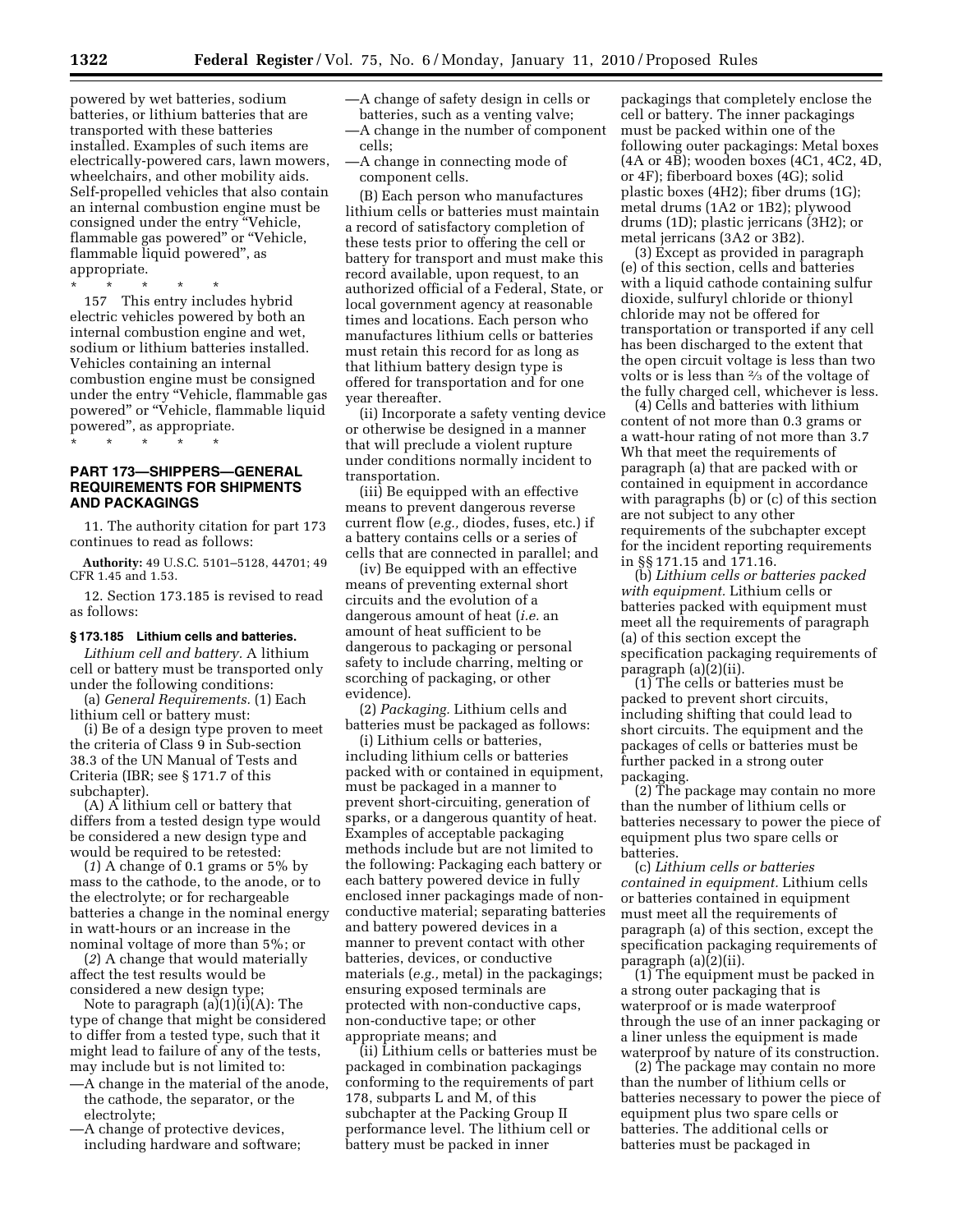accordance with paragraph (b) of this section.

(3) If package contains cells or batteries in equipment and other cells or batteries packed with equipment, the package must be marked with the proper shipping name ''Lithium metal batteries packed with equipment'' or ''Lithium ion batteries packed with equipment'' as appropriate.

(d) *Exceptions for surface transport.*  When transported by motor vehicle, rail car, or vessel, lithium cells or batteries, including lithium cells or batteries packed with or contained in equipment, are excepted from the subparts C, D and E of part 172 of this subchapter and the specification packaging requirements of paragraph (a)(2)(ii) of this section provided they conform to all of the following conditions:

(1) For a lithium metal cell, the lithium content is not more than 1 g per cell and the aggregate lithium content is not more than 2 g per battery and, for a lithium ion cell or battery, the watthour rating is not more than 20 Wh per cell and not more than 100 Wh per battery. These limits may be increased to 5 g per lithium metal cell or 25 grams per lithium metal battery and 60 Wh per lithium ion cell and 300 Wh per battery when transported by highway or rail only;

(2) Cells or batteries are separated or packaged in a manner to prevent short circuits and are packed in a strong outer packaging or are contained in equipment;

(3) Except when contained in equipment, each package containing more than 4 lithium cells or 2 lithium batteries must be capable of withstanding a 1.2 meter drop test in any orientation without damage to cells or batteries contained in the package, without shifting of the contents that would allow short circuiting and without release of package contents;

(4) Each package must be marked ''LITHIUM BATTERIES—FORBIDDEN FOR TRANSPORT ABOARD AIRCRAFT'' on a background of contrasting color. The marking must be durable, legible and of such a size relative to the package as to be readily visible and include any special procedures that should be followed if the package is damaged;

(5) Each shipment consisting of one or more packages must be accompanied by a document indicating that the package contains lithium batteries and any special procedures that should be followed if the package is damaged; and

(6) The net weight of lithium batteries or cells in the package may not exceed 30 kg (66 pounds).

(e) *Lithium cells and batteries, for disposal or recycling.* A lithium cell or battery offered for transportation or transported by motor vehicle to a permitted storage facility or disposal site or for purposes of recycling is excepted from the specification packaging requirements of paragraph (a)(2)(ii) of this section and the requirements of paragraphs (a)(1)(i) and (a)(3) of this section when protected against short circuits and packed in a strong outer packaging conforming to the requirements of §§ 173.24 and 173.24a.

(f) *Small production runs and preproduction prototypes.* When transported by motor vehicle or rail car, production runs of not more than 100 lithium cells or batteries per year or preproduction prototype lithium cells or batteries transported for purposes of testing are excepted from the testing requirements of paragraph (a)(1)(i) of this section provided:

(1) The cells or batteries are individually packed in an inner packaging, surrounded by cushioning material that is non-combustible and non-conductive; and

(2) The cells or batteries are packed in an outer packaging that is a metal, plastic or plywood drum (1A2, 1H2, 1D) or a metal, plastic or wooden box (4A, 4B, 4H1, 4H2, 4C1 or 4C2) that meets the criteria for Packing Group I packagings

(g) *Damaged, defective, or recalled batteries.* Lithium cells or batteries that have been damaged, identified as defective, or are otherwise being returned to the manufacturer for safety reasons must be packaged in accordance with paragraph (a)(2) of this section. Inner packagings must be surrounded by cushioning material that is noncombustible, and non-conductive. Damaged, defective, or recalled batteries packaged in this manner must be transported by highway or rail only.

(h) *Batteries exceeding 12 kg.*  Batteries employing a strong, impactresistant outer casing and exceeding a gross weight of 12 kg (26.5 lbs.), and assemblies of such batteries, may be packed in strong outer packagings, in protective enclosures (for example, in fully enclosed wooden slatted crates) or on pallets. Batteries must be secured to prevent inadvertent movement, and the terminals may not support the weight of other superimposed elements. Batteries packaged in this manner are not permitted for transportation by passenger aircraft, and may be transported by cargo aircraft only if approved by the Associate Administrator prior to transportation.

(i) *Approval.* A lithium cell or battery that does not conform to the provisions of this subchapter may be transported only under conditions approved by the Associate Administrator.

13. In § 173.219, paragraph (b)(3) is revised as follows:

### **§ 173.219 Life-saving appliances.**

## \* \* \* \* \* (b) \* \* \*

(3) *Electric storage batteries or lithium batteries.* Life saving appliances containing lithium batteries must be transported in accordance with § 173.185.

\* \* \* \* \* 14. In § 173.220, paragraphs (d) and (e) are revised as follows:

### **§ 173.220 Internal combustion engines, self-propelled vehicles, mechanical equipment containing internal combustion engines, and battery powered vehicles or equipment.**

\* \* \* \* \* (d) *Lithium batteries.* (1) A vehicle, engine, or machinery powered by lithium metal batteries that is transported with these batteries installed may be transported on board passenger-carrying aircraft provided the lithium content of each cell, when fully charged, is not more than 5 grams, the aggregate lithium content of the anode of each battery, when fully charged, is not more than 25 grams and the net weight of lithium batteries does not exceed 5 kg (11 pounds). Lithium batteries contained in vehicles, engines, or mechanical equipment must be securely fastened in the battery holder of the vehicle, engine, or mechanical equipment and must be protected in such a manner as to prevent damage and short circuits (*e.g.,* by the use of nonconductive caps that cover the terminals entirely). Except for vehicles transported by highway for product testing with prototype lithium batteries securely installed, each lithium battery must be of a type that has successfully passed each test in the UN Manual of Tests and Criteria as specified in § 173.185, unless approved by the Associate Administrator.

(2) Equipment (other than vehicles, engines or mechanical equipment) containing lithium batteries, must be described as ''Lithium metal batteries contained in equipment'' or ''Lithium ion batteries contained in equipment'', as appropriate, and transported in accordance with § 173.185.

(e) *Other hazardous materials.* (1) Items containing hazardous materials, such as fire extinguishers, compressed gas accumulators, safety devices, and other hazardous materials, that are